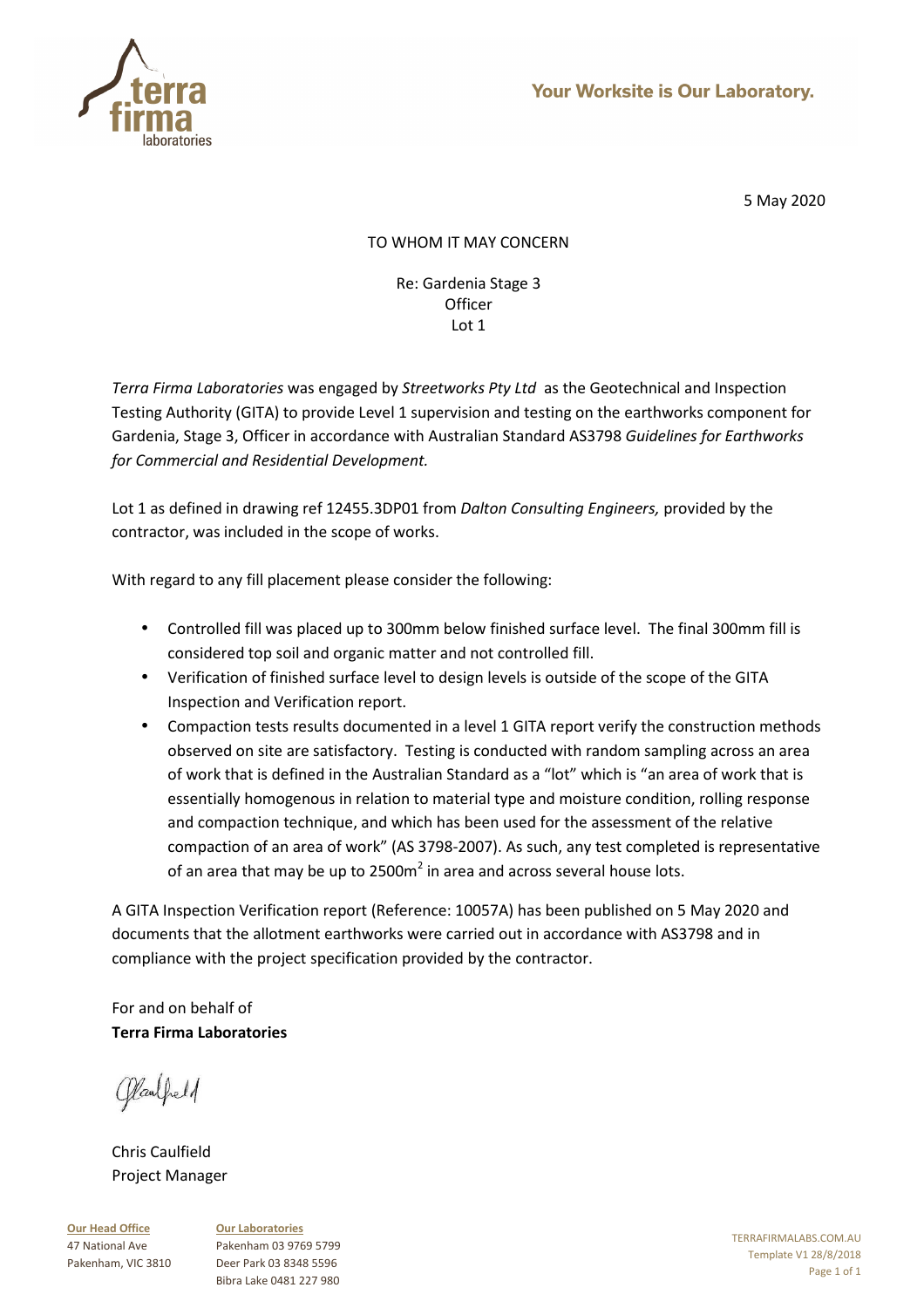

# TO WHOM IT MAY CONCERN

### Re: Gardenia Stage 3 **Officer** Lot 2

*Terra Firma Laboratories* was engaged by *Streetworks Pty Ltd* as the Geotechnical and Inspection Testing Authority (GITA) to provide Level 1 supervision and testing on the earthworks component for Gardenia, Stage 3, Officer in accordance with Australian Standard AS3798 *Guidelines for Earthworks for Commercial and Residential Development.* 

Lot 2 as defined in drawing ref 12455.3DP01 from *Dalton Consulting Engineers,* provided by the contractor, was included in the scope of works.

With regard to any fill placement please consider the following:

- Controlled fill was placed up to 300mm below finished surface level. The final 300mm fill is considered top soil and organic matter and not controlled fill.
- Verification of finished surface level to design levels is outside of the scope of the GITA Inspection and Verification report.
- Compaction tests results documented in a level 1 GITA report verify the construction methods observed on site are satisfactory. Testing is conducted with random sampling across an area of work that is defined in the Australian Standard as a "lot" which is "an area of work that is essentially homogenous in relation to material type and moisture condition, rolling response and compaction technique, and which has been used for the assessment of the relative compaction of an area of work" (AS 3798-2007). As such, any test completed is representative of an area that may be up to 2500m<sup>2</sup> in area and across several house lots.

A GITA Inspection Verification report (Reference: 10057A) has been published on 5 May 2020 and documents that the allotment earthworks were carried out in accordance with AS3798 and in compliance with the project specification provided by the contractor.

For and on behalf of **Terra Firma Laboratories** 

Claubeld

Chris Caulfield Project Manager

**Our Head Office** 47 National Ave Pakenham, VIC 3810 **Our Laboratories** Pakenham 03 9769 5799 Deer Park 03 8348 5596 Bibra Lake 0481 227 980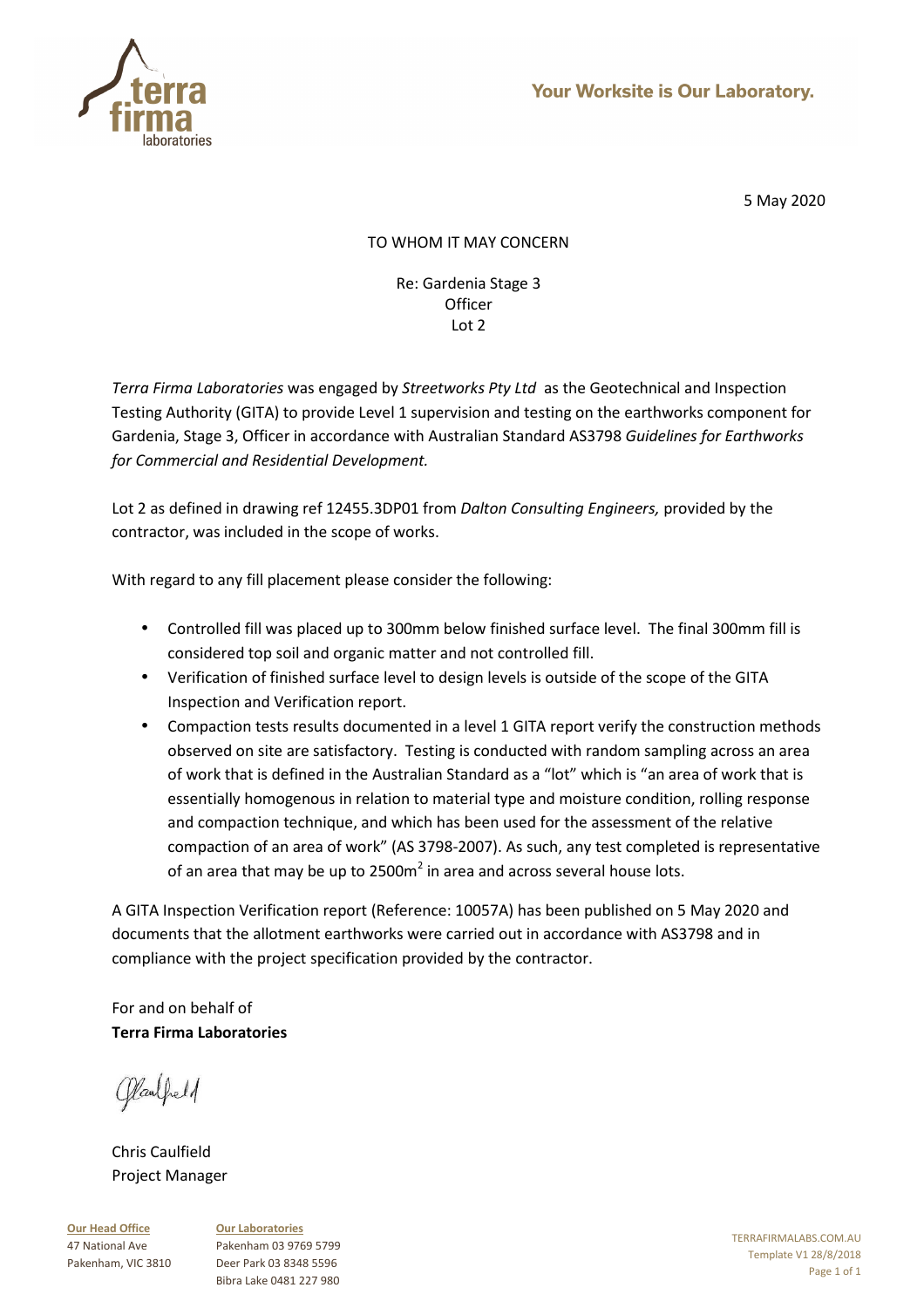

# TO WHOM IT MAY CONCERN

### Re: Gardenia Stage 3 **Officer** Lot 3

*Terra Firma Laboratories* was engaged by *Streetworks Pty Ltd* as the Geotechnical and Inspection Testing Authority (GITA) to provide Level 1 supervision and testing on the earthworks component for Gardenia, Stage 3, Officer in accordance with Australian Standard AS3798 *Guidelines for Earthworks for Commercial and Residential Development.* 

Lot 3 as defined in drawing ref 12455.3DP01 from *Dalton Consulting Engineers,* provided by the contractor, was included in the scope of works.

With regard to any fill placement please consider the following:

- Controlled fill was placed up to 300mm below finished surface level. The final 300mm fill is considered top soil and organic matter and not controlled fill.
- Verification of finished surface level to design levels is outside of the scope of the GITA Inspection and Verification report.
- Compaction tests results documented in a level 1 GITA report verify the construction methods observed on site are satisfactory. Testing is conducted with random sampling across an area of work that is defined in the Australian Standard as a "lot" which is "an area of work that is essentially homogenous in relation to material type and moisture condition, rolling response and compaction technique, and which has been used for the assessment of the relative compaction of an area of work" (AS 3798-2007). As such, any test completed is representative of an area that may be up to 2500m<sup>2</sup> in area and across several house lots.

A GITA Inspection Verification report (Reference: 10057A) has been published on 5 May 2020 and documents that the allotment earthworks were carried out in accordance with AS3798 and in compliance with the project specification provided by the contractor.

For and on behalf of **Terra Firma Laboratories** 

Claubeld

Chris Caulfield Project Manager

**Our Head Office** 47 National Ave Pakenham, VIC 3810 **Our Laboratories** Pakenham 03 9769 5799 Deer Park 03 8348 5596 Bibra Lake 0481 227 980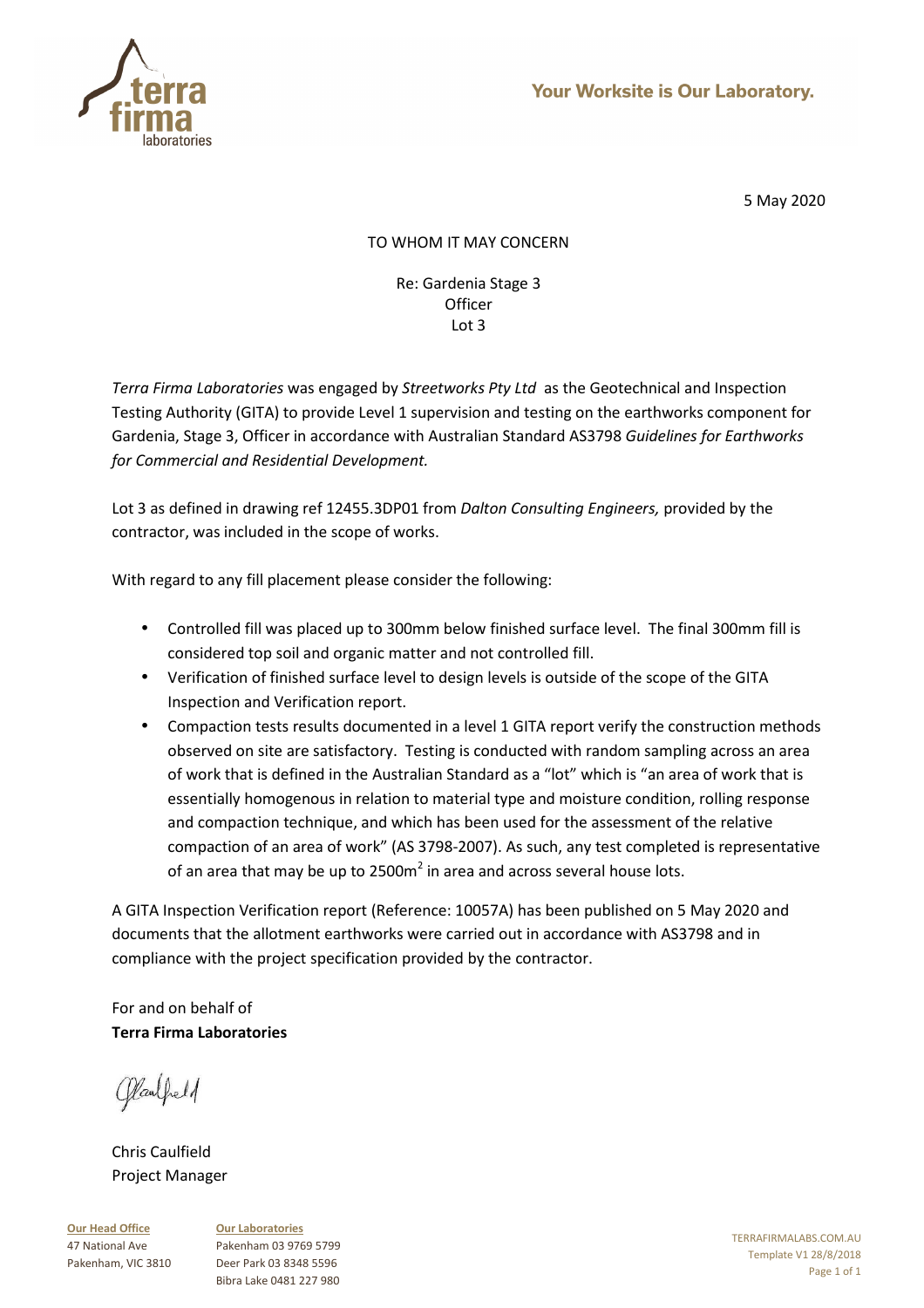

# TO WHOM IT MAY CONCERN

Re: Gardenia Stage 3 **Officer** Lot 13

*Terra Firma Laboratories* was engaged by *Streetworks Pty Ltd* as the Geotechnical and Inspection Testing Authority (GITA) to provide Level 1 supervision and testing on the earthworks component for Gardenia, Stage 3, Officer in accordance with Australian Standard AS3798 *Guidelines for Earthworks for Commercial and Residential Development.* 

Lot 13 as defined in drawing ref 12455.3DP01 from *Dalton Consulting Engineers,* provided by the contractor, was included in the scope of works.

With regard to any fill placement please consider the following:

- Controlled fill was placed up to 300mm below finished surface level. The final 300mm fill is considered top soil and organic matter and not controlled fill.
- Verification of finished surface level to design levels is outside of the scope of the GITA Inspection and Verification report.
- Compaction tests results documented in a level 1 GITA report verify the construction methods observed on site are satisfactory. Testing is conducted with random sampling across an area of work that is defined in the Australian Standard as a "lot" which is "an area of work that is essentially homogenous in relation to material type and moisture condition, rolling response and compaction technique, and which has been used for the assessment of the relative compaction of an area of work" (AS 3798-2007). As such, any test completed is representative of an area that may be up to 2500m<sup>2</sup> in area and across several house lots.

A GITA Inspection Verification report (Reference: 10057A) has been published on 5 May 2020 and documents that the allotment earthworks were carried out in accordance with AS3798 and in compliance with the project specification provided by the contractor.

For and on behalf of **Terra Firma Laboratories** 

Claubeld

Chris Caulfield Project Manager

**Our Head Office** 47 National Ave Pakenham, VIC 3810 **Our Laboratories** Pakenham 03 9769 5799 Deer Park 03 8348 5596 Bibra Lake 0481 227 980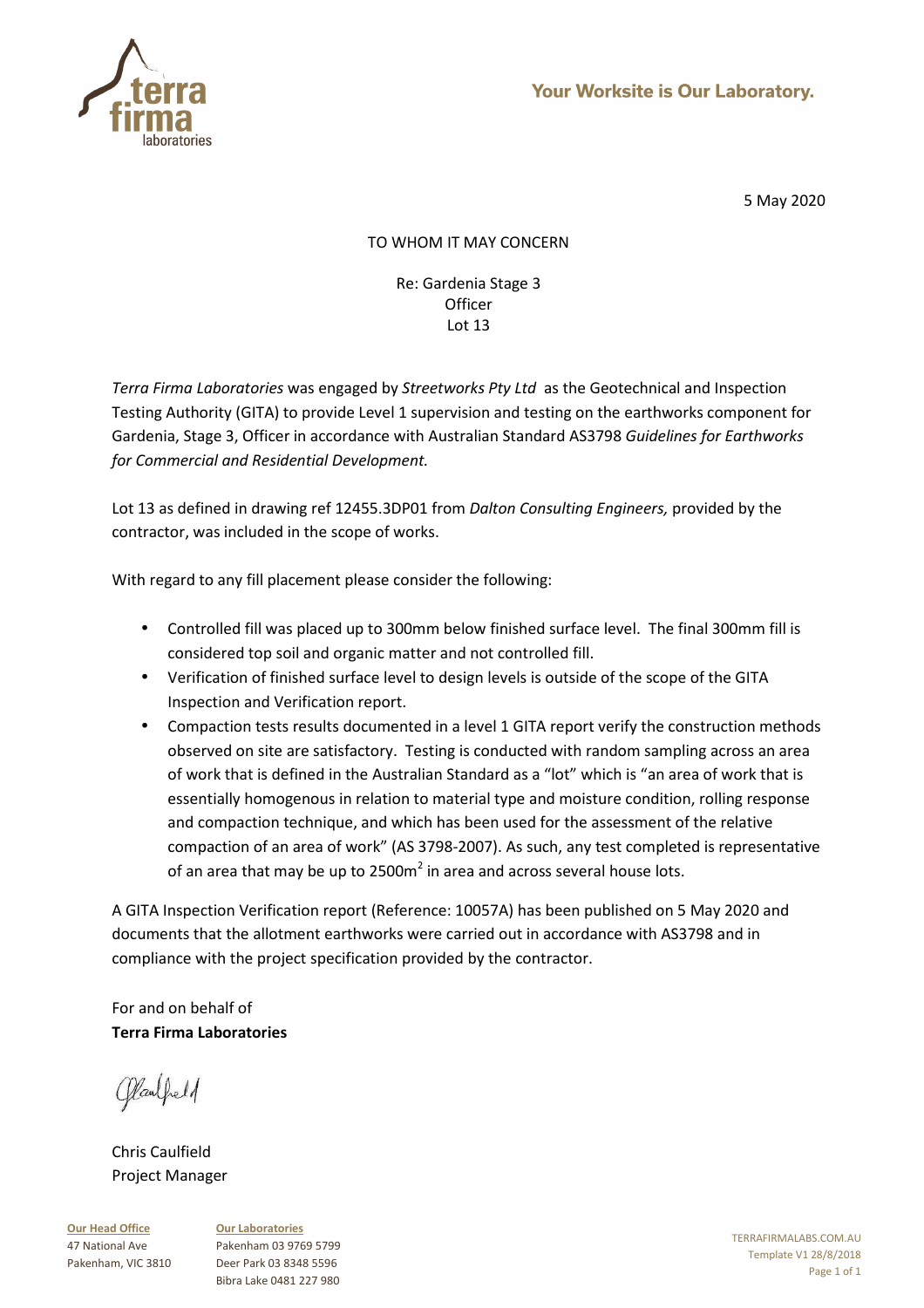

# TO WHOM IT MAY CONCERN

Re: Gardenia Stage 3 **Officer** Lot 14

*Terra Firma Laboratories* was engaged by *Streetworks Pty Ltd* as the Geotechnical and Inspection Testing Authority (GITA) to provide Level 1 supervision and testing on the earthworks component for Gardenia, Stage 3, Officer in accordance with Australian Standard AS3798 *Guidelines for Earthworks for Commercial and Residential Development.* 

Lot 14 as defined in drawing ref 12455.3DP01 from *Dalton Consulting Engineers,* provided by the contractor, was included in the scope of works.

With regard to any fill placement please consider the following:

- Controlled fill was placed up to 300mm below finished surface level. The final 300mm fill is considered top soil and organic matter and not controlled fill.
- Verification of finished surface level to design levels is outside of the scope of the GITA Inspection and Verification report.
- Compaction tests results documented in a level 1 GITA report verify the construction methods observed on site are satisfactory. Testing is conducted with random sampling across an area of work that is defined in the Australian Standard as a "lot" which is "an area of work that is essentially homogenous in relation to material type and moisture condition, rolling response and compaction technique, and which has been used for the assessment of the relative compaction of an area of work" (AS 3798-2007). As such, any test completed is representative of an area that may be up to 2500m<sup>2</sup> in area and across several house lots.

A GITA Inspection Verification report (Reference: 10057A) has been published on 5 May 2020 and documents that the allotment earthworks were carried out in accordance with AS3798 and in compliance with the project specification provided by the contractor.

For and on behalf of **Terra Firma Laboratories** 

Claubeld

Chris Caulfield Project Manager

**Our Head Office** 47 National Ave Pakenham, VIC 3810 **Our Laboratories** Pakenham 03 9769 5799 Deer Park 03 8348 5596 Bibra Lake 0481 227 980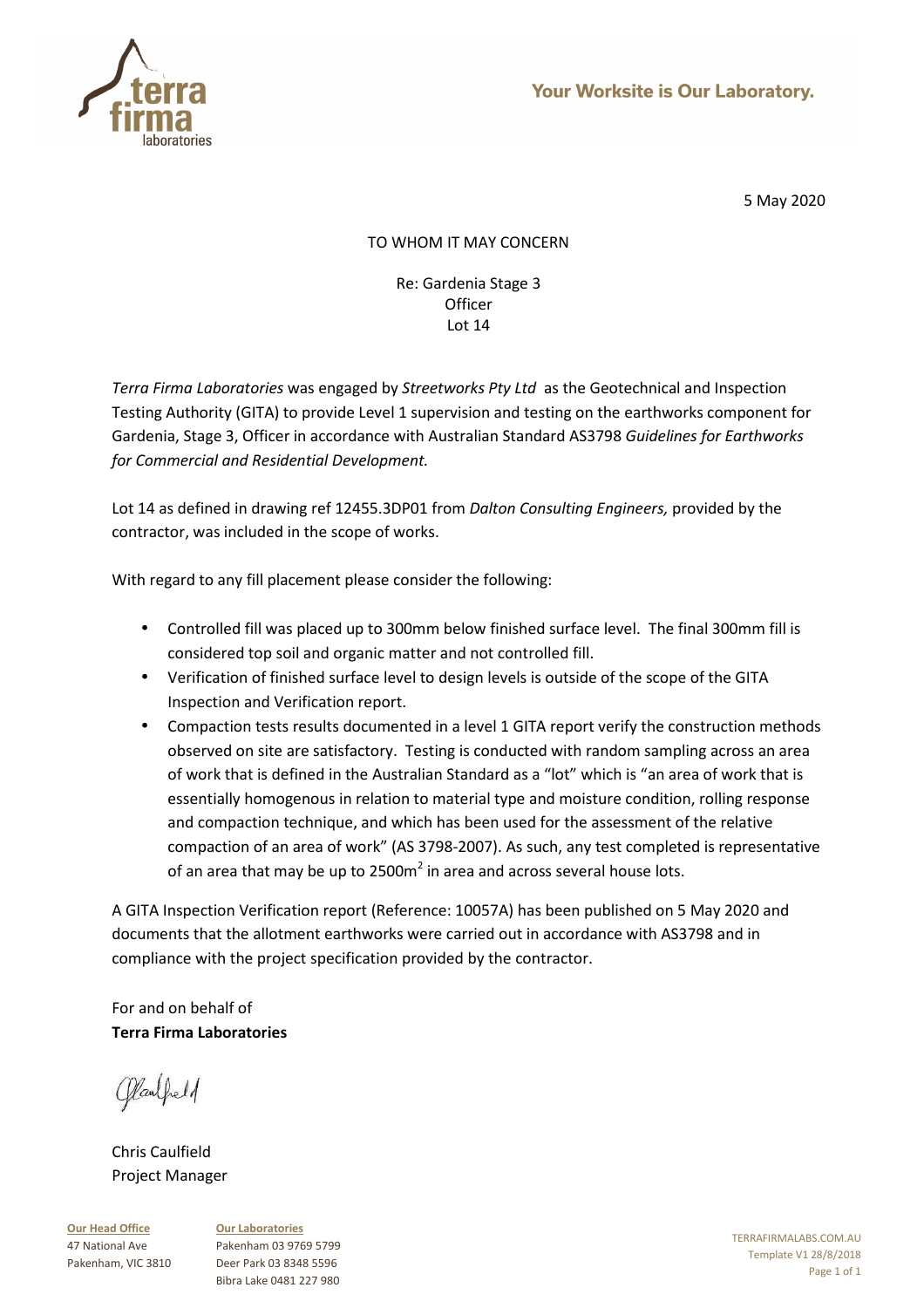

# TO WHOM IT MAY CONCERN

Re: Gardenia Stage 3 **Officer** Lot 15

*Terra Firma Laboratories* was engaged by *Streetworks Pty Ltd* as the Geotechnical and Inspection Testing Authority (GITA) to provide Level 1 supervision and testing on the earthworks component for Gardenia, Stage 3, Officer in accordance with Australian Standard AS3798 *Guidelines for Earthworks for Commercial and Residential Development.* 

Lot 15 as defined in drawing ref 12455.3DP01 from *Dalton Consulting Engineers,* provided by the contractor, was included in the scope of works.

With regard to any fill placement please consider the following:

- Controlled fill was placed up to 300mm below finished surface level. The final 300mm fill is considered top soil and organic matter and not controlled fill.
- Verification of finished surface level to design levels is outside of the scope of the GITA Inspection and Verification report.
- Compaction tests results documented in a level 1 GITA report verify the construction methods observed on site are satisfactory. Testing is conducted with random sampling across an area of work that is defined in the Australian Standard as a "lot" which is "an area of work that is essentially homogenous in relation to material type and moisture condition, rolling response and compaction technique, and which has been used for the assessment of the relative compaction of an area of work" (AS 3798-2007). As such, any test completed is representative of an area that may be up to 2500m<sup>2</sup> in area and across several house lots.

A GITA Inspection Verification report (Reference: 10057A) has been published on 5 May 2020 and documents that the allotment earthworks were carried out in accordance with AS3798 and in compliance with the project specification provided by the contractor.

For and on behalf of **Terra Firma Laboratories** 

Claubeld

Chris Caulfield Project Manager

**Our Head Office** 47 National Ave Pakenham, VIC 3810 **Our Laboratories** Pakenham 03 9769 5799 Deer Park 03 8348 5596 Bibra Lake 0481 227 980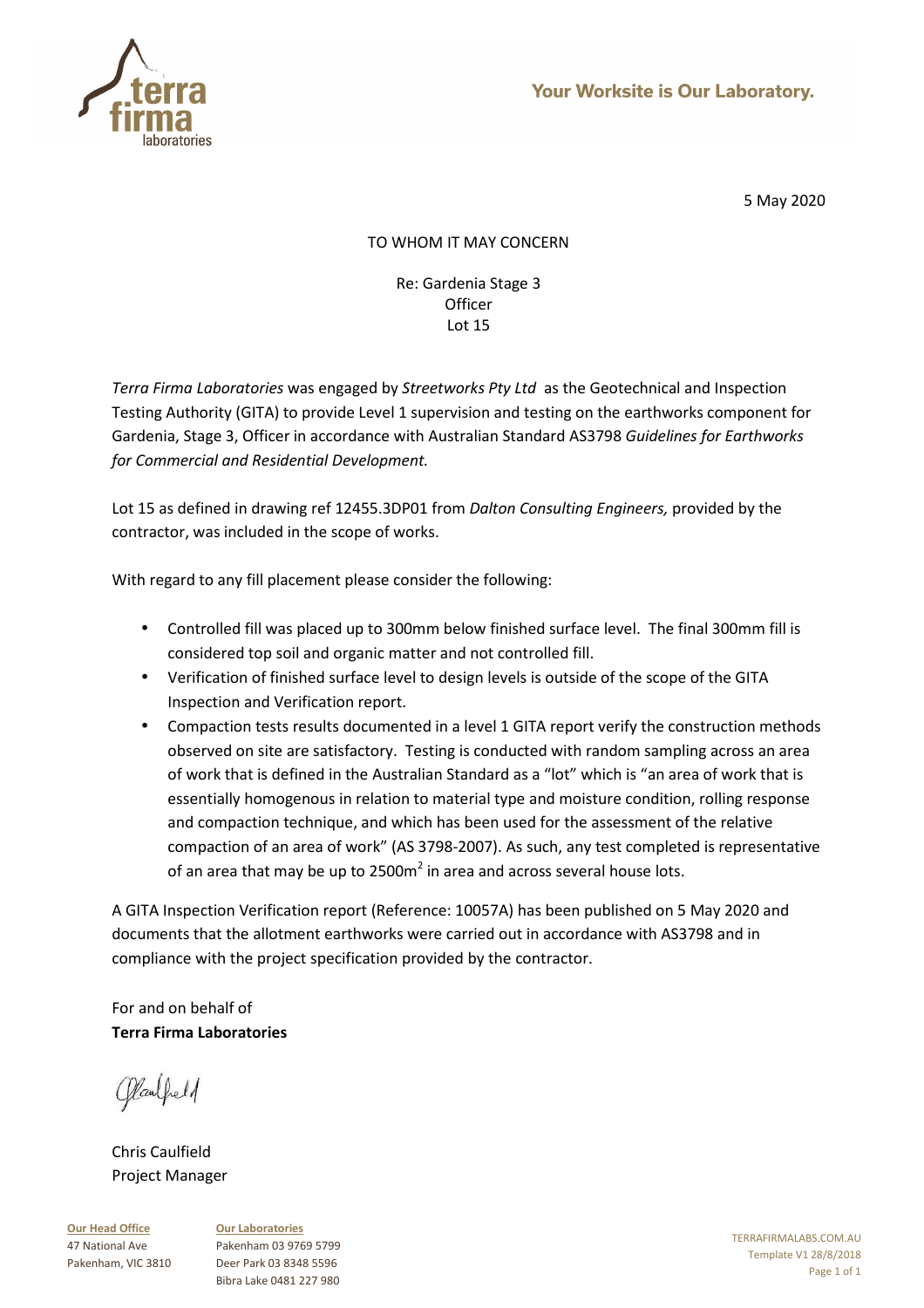

# TO WHOM IT MAY CONCERN

Re: Gardenia Stage 3 **Officer** Lot 16

*Terra Firma Laboratories* was engaged by *Streetworks Pty Ltd* as the Geotechnical and Inspection Testing Authority (GITA) to provide Level 1 supervision and testing on the earthworks component for Gardenia, Stage 3, Officer in accordance with Australian Standard AS3798 *Guidelines for Earthworks for Commercial and Residential Development.* 

Lot 16 as defined in drawing ref 12455.3DP01 from *Dalton Consulting Engineers,* provided by the contractor, was included in the scope of works.

With regard to any fill placement please consider the following:

- Controlled fill was placed up to 300mm below finished surface level. The final 300mm fill is considered top soil and organic matter and not controlled fill.
- Verification of finished surface level to design levels is outside of the scope of the GITA Inspection and Verification report.
- Compaction tests results documented in a level 1 GITA report verify the construction methods observed on site are satisfactory. Testing is conducted with random sampling across an area of work that is defined in the Australian Standard as a "lot" which is "an area of work that is essentially homogenous in relation to material type and moisture condition, rolling response and compaction technique, and which has been used for the assessment of the relative compaction of an area of work" (AS 3798-2007). As such, any test completed is representative of an area that may be up to 2500m<sup>2</sup> in area and across several house lots.

A GITA Inspection Verification report (Reference: 10057A) has been published on 5 May 2020 and documents that the allotment earthworks were carried out in accordance with AS3798 and in compliance with the project specification provided by the contractor.

For and on behalf of **Terra Firma Laboratories** 

Claubeld

Chris Caulfield Project Manager

**Our Head Office** 47 National Ave Pakenham, VIC 3810 **Our Laboratories** Pakenham 03 9769 5799 Deer Park 03 8348 5596 Bibra Lake 0481 227 980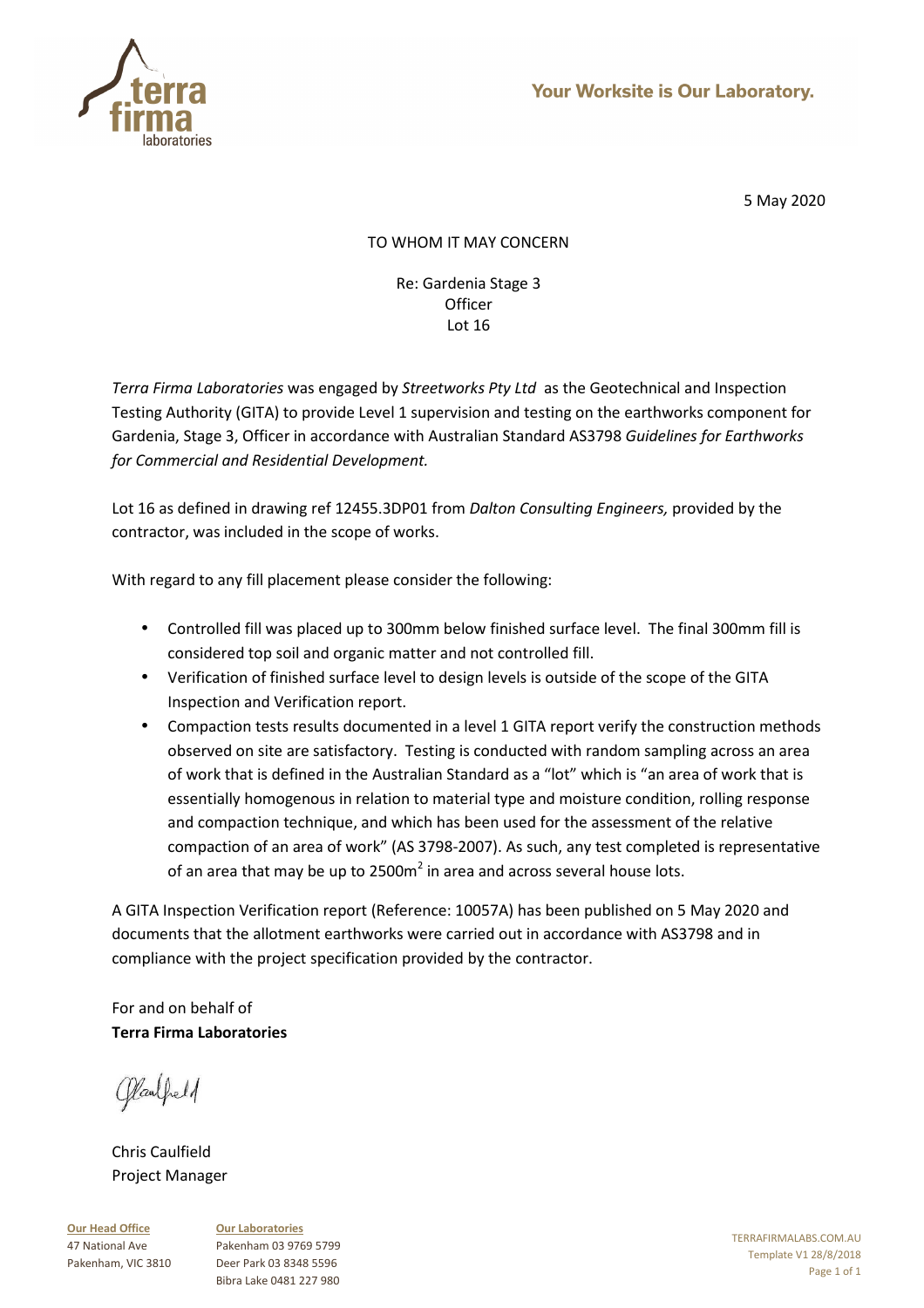

# TO WHOM IT MAY CONCERN

Re: Gardenia Stage 3 **Officer** Lot 17

*Terra Firma Laboratories* was engaged by *Streetworks Pty Ltd* as the Geotechnical and Inspection Testing Authority (GITA) to provide Level 1 supervision and testing on the earthworks component for Gardenia, Stage 3, Officer in accordance with Australian Standard AS3798 *Guidelines for Earthworks for Commercial and Residential Development.* 

Lot 17 as defined in drawing ref 12455.3DP01 from *Dalton Consulting Engineers,* provided by the contractor, was included in the scope of works.

With regard to any fill placement please consider the following:

- Controlled fill was placed up to 300mm below finished surface level. The final 300mm fill is considered top soil and organic matter and not controlled fill.
- Verification of finished surface level to design levels is outside of the scope of the GITA Inspection and Verification report.
- Compaction tests results documented in a level 1 GITA report verify the construction methods observed on site are satisfactory. Testing is conducted with random sampling across an area of work that is defined in the Australian Standard as a "lot" which is "an area of work that is essentially homogenous in relation to material type and moisture condition, rolling response and compaction technique, and which has been used for the assessment of the relative compaction of an area of work" (AS 3798-2007). As such, any test completed is representative of an area that may be up to 2500m<sup>2</sup> in area and across several house lots.

A GITA Inspection Verification report (Reference: 10057A) has been published on 5 May 2020 and documents that the allotment earthworks were carried out in accordance with AS3798 and in compliance with the project specification provided by the contractor.

For and on behalf of **Terra Firma Laboratories** 

Claubeld

Chris Caulfield Project Manager

**Our Head Office** 47 National Ave Pakenham, VIC 3810 **Our Laboratories** Pakenham 03 9769 5799 Deer Park 03 8348 5596 Bibra Lake 0481 227 980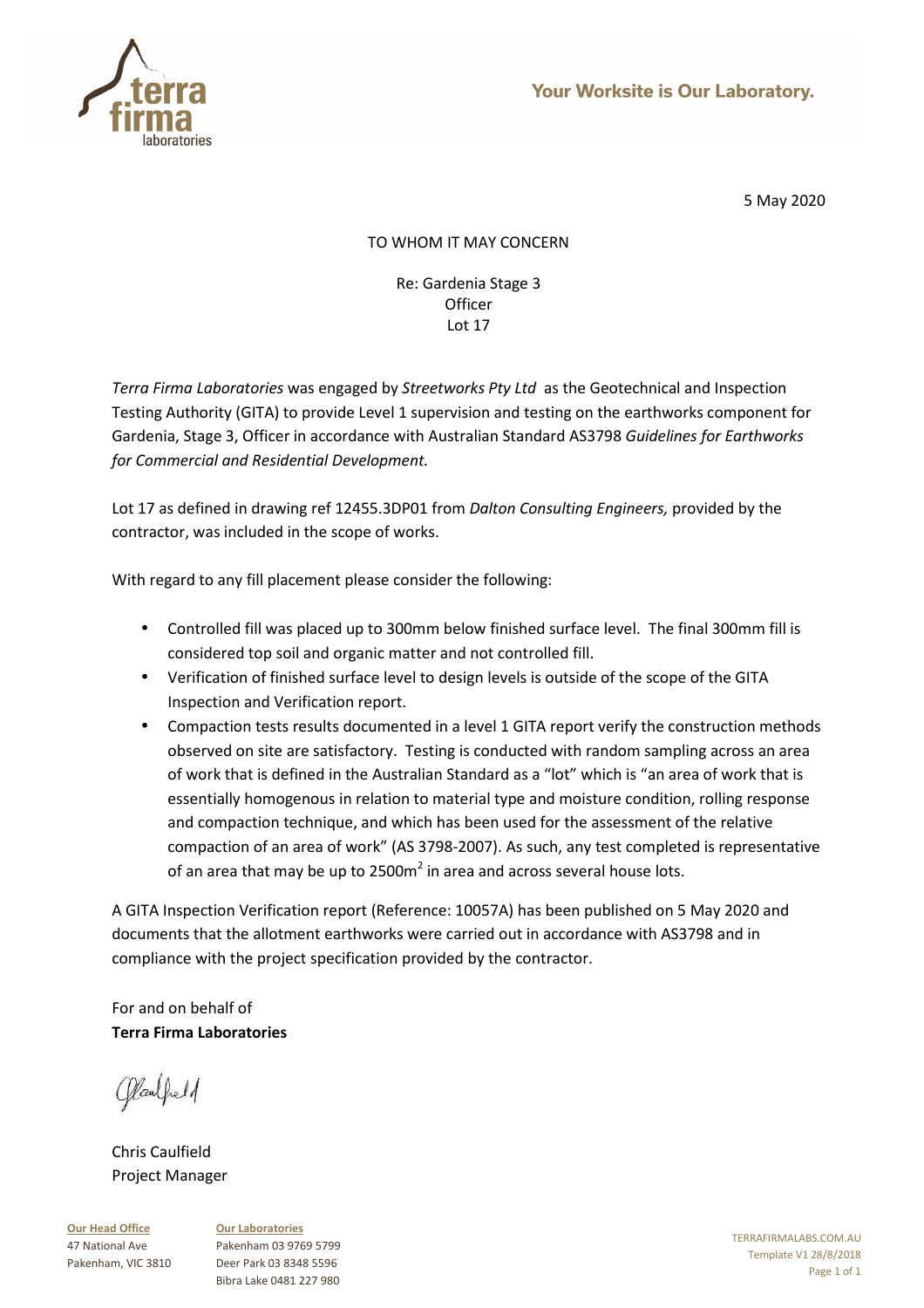

# TO WHOM IT MAY CONCERN

Re: Gardenia Stage 3 **Officer** Lot 18

*Terra Firma Laboratories* was engaged by *Streetworks Pty Ltd* as the Geotechnical and Inspection Testing Authority (GITA) to provide Level 1 supervision and testing on the earthworks component for Gardenia, Stage 3, Officer in accordance with Australian Standard AS3798 *Guidelines for Earthworks for Commercial and Residential Development.* 

Lot 18 as defined in drawing ref 12455.3DP01 from *Dalton Consulting Engineers,* provided by the contractor, was included in the scope of works.

With regard to any fill placement please consider the following:

- Controlled fill was placed up to 300mm below finished surface level. The final 300mm fill is considered top soil and organic matter and not controlled fill.
- Verification of finished surface level to design levels is outside of the scope of the GITA Inspection and Verification report.
- Compaction tests results documented in a level 1 GITA report verify the construction methods observed on site are satisfactory. Testing is conducted with random sampling across an area of work that is defined in the Australian Standard as a "lot" which is "an area of work that is essentially homogenous in relation to material type and moisture condition, rolling response and compaction technique, and which has been used for the assessment of the relative compaction of an area of work" (AS 3798-2007). As such, any test completed is representative of an area that may be up to 2500m<sup>2</sup> in area and across several house lots.

A GITA Inspection Verification report (Reference: 10057A) has been published on 5 May 2020 and documents that the allotment earthworks were carried out in accordance with AS3798 and in compliance with the project specification provided by the contractor.

For and on behalf of **Terra Firma Laboratories** 

Claubeld

Chris Caulfield Project Manager

**Our Head Office** 47 National Ave Pakenham, VIC 3810 **Our Laboratories** Pakenham 03 9769 5799 Deer Park 03 8348 5596 Bibra Lake 0481 227 980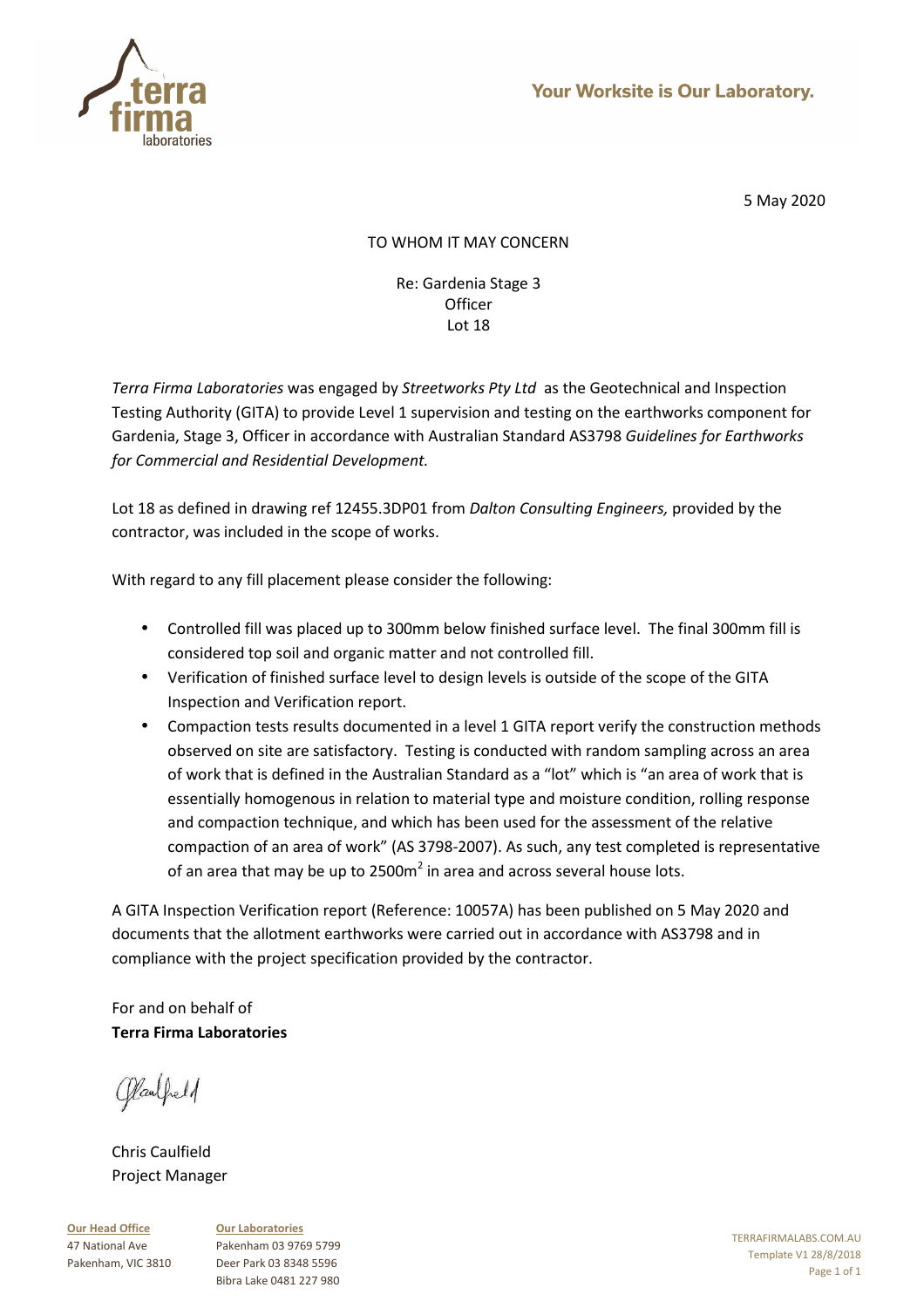

# TO WHOM IT MAY CONCERN

Re: Gardenia Stage 3 **Officer** Lot 19

*Terra Firma Laboratories* was engaged by *Streetworks Pty Ltd* as the Geotechnical and Inspection Testing Authority (GITA) to provide Level 1 supervision and testing on the earthworks component for Gardenia, Stage 3, Officer in accordance with Australian Standard AS3798 *Guidelines for Earthworks for Commercial and Residential Development.* 

Lot 19 as defined in drawing ref 12455.3DP01 from *Dalton Consulting Engineers,* provided by the contractor, was included in the scope of works.

With regard to any fill placement please consider the following:

- Controlled fill was placed up to 300mm below finished surface level. The final 300mm fill is considered top soil and organic matter and not controlled fill.
- Verification of finished surface level to design levels is outside of the scope of the GITA Inspection and Verification report.
- Compaction tests results documented in a level 1 GITA report verify the construction methods observed on site are satisfactory. Testing is conducted with random sampling across an area of work that is defined in the Australian Standard as a "lot" which is "an area of work that is essentially homogenous in relation to material type and moisture condition, rolling response and compaction technique, and which has been used for the assessment of the relative compaction of an area of work" (AS 3798-2007). As such, any test completed is representative of an area that may be up to 2500m<sup>2</sup> in area and across several house lots.

A GITA Inspection Verification report (Reference: 10057A) has been published on 5 May 2020 and documents that the allotment earthworks were carried out in accordance with AS3798 and in compliance with the project specification provided by the contractor.

For and on behalf of **Terra Firma Laboratories** 

Claubeld

Chris Caulfield Project Manager

**Our Head Office** 47 National Ave Pakenham, VIC 3810 **Our Laboratories** Pakenham 03 9769 5799 Deer Park 03 8348 5596 Bibra Lake 0481 227 980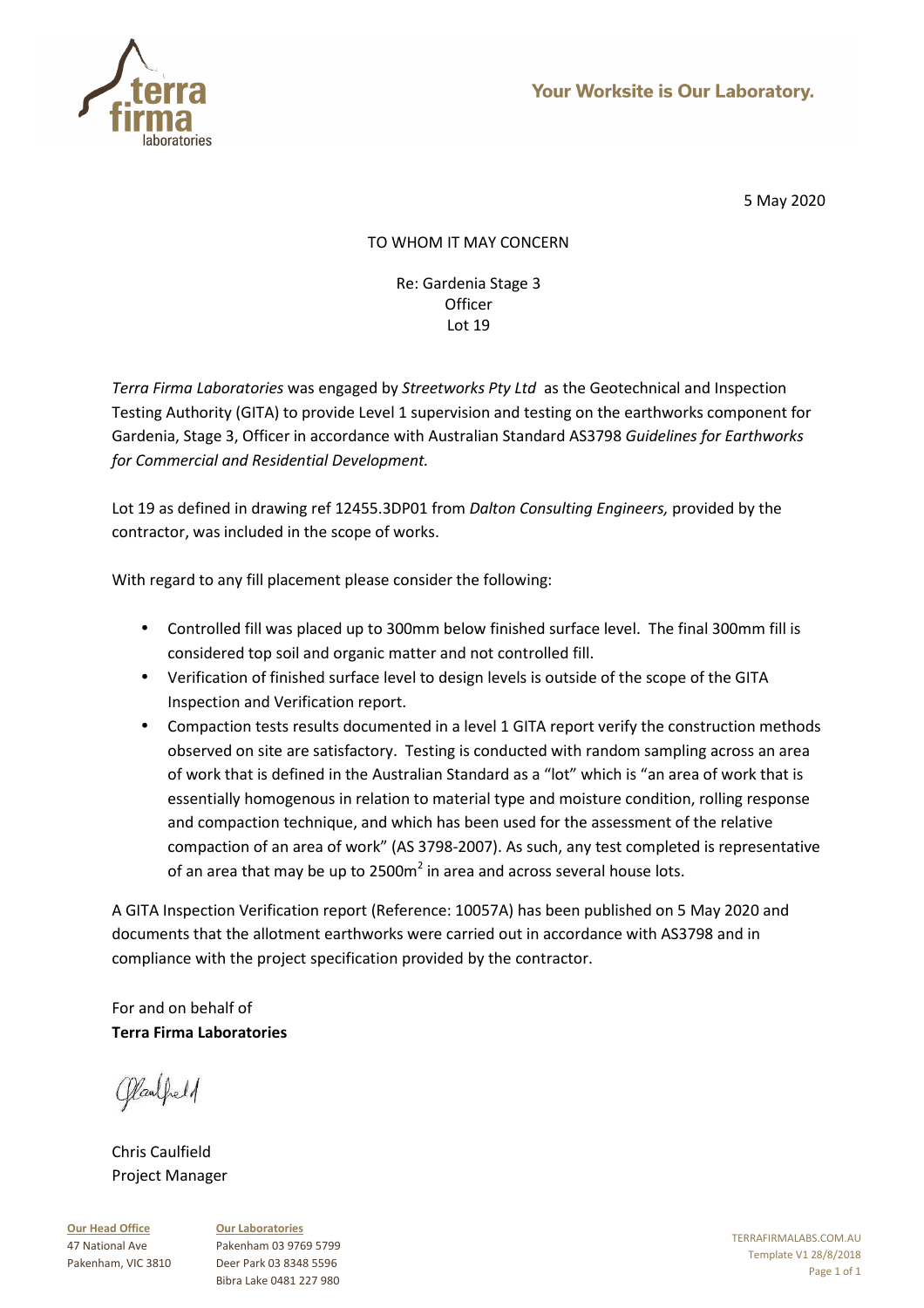

# TO WHOM IT MAY CONCERN

Re: Gardenia Stage 3 **Officer** Lot 20

*Terra Firma Laboratories* was engaged by *Streetworks Pty Ltd* as the Geotechnical and Inspection Testing Authority (GITA) to provide Level 1 supervision and testing on the earthworks component for Gardenia, Stage 3, Officer in accordance with Australian Standard AS3798 *Guidelines for Earthworks for Commercial and Residential Development.* 

Lot 20 as defined in drawing ref 12455.3DP01 from *Dalton Consulting Engineers,* provided by the contractor, was included in the scope of works.

With regard to any fill placement please consider the following:

- Controlled fill was placed up to 300mm below finished surface level. The final 300mm fill is considered top soil and organic matter and not controlled fill.
- Verification of finished surface level to design levels is outside of the scope of the GITA Inspection and Verification report.
- Compaction tests results documented in a level 1 GITA report verify the construction methods observed on site are satisfactory. Testing is conducted with random sampling across an area of work that is defined in the Australian Standard as a "lot" which is "an area of work that is essentially homogenous in relation to material type and moisture condition, rolling response and compaction technique, and which has been used for the assessment of the relative compaction of an area of work" (AS 3798-2007). As such, any test completed is representative of an area that may be up to 2500m<sup>2</sup> in area and across several house lots.

A GITA Inspection Verification report (Reference: 10057A) has been published on 5 May 2020 and documents that the allotment earthworks were carried out in accordance with AS3798 and in compliance with the project specification provided by the contractor.

For and on behalf of **Terra Firma Laboratories** 

Claubeld

Chris Caulfield Project Manager

**Our Head Office** 47 National Ave Pakenham, VIC 3810 **Our Laboratories** Pakenham 03 9769 5799 Deer Park 03 8348 5596 Bibra Lake 0481 227 980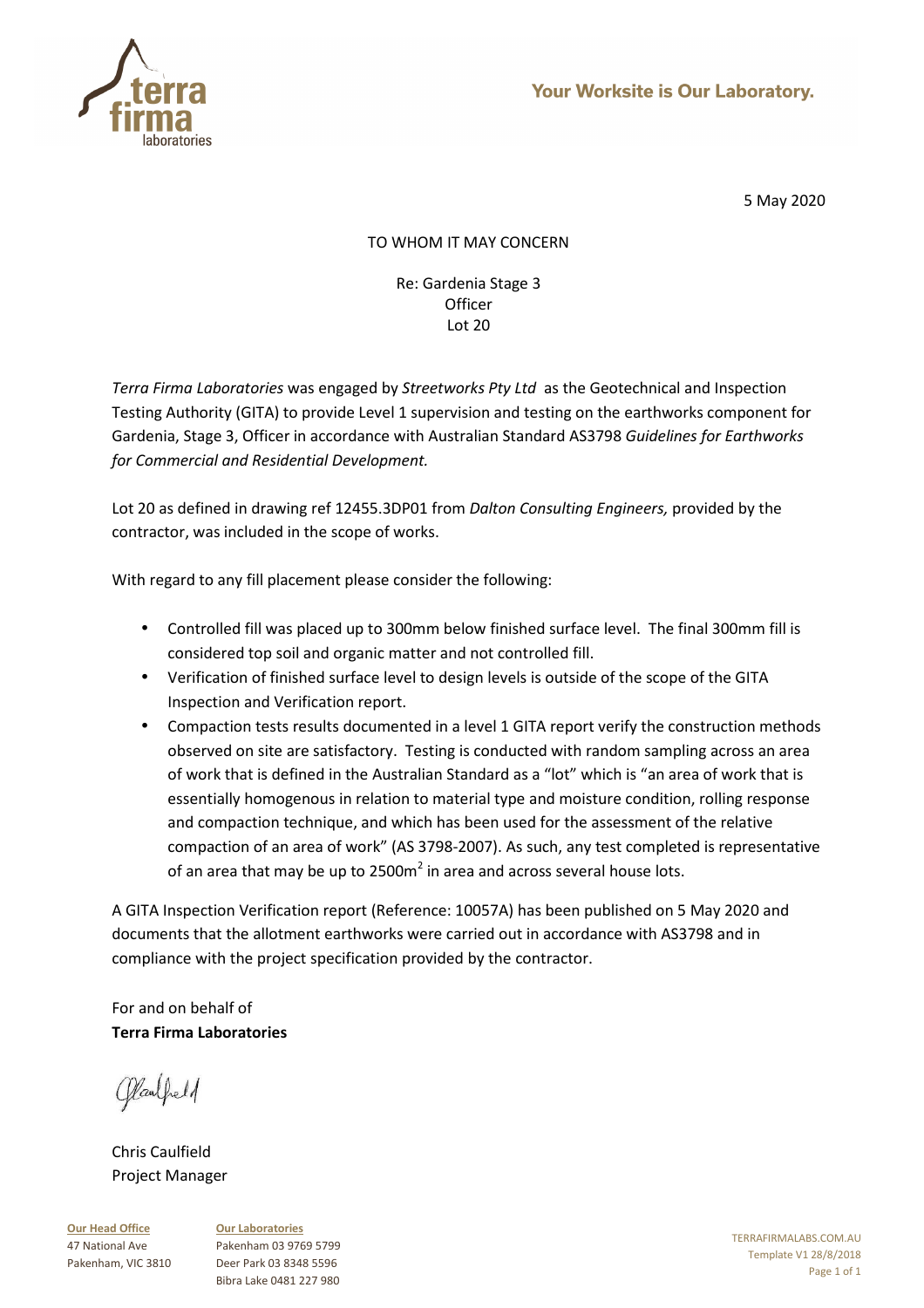

# TO WHOM IT MAY CONCERN

Re: Gardenia Stage 3 **Officer** Lot 21

*Terra Firma Laboratories* was engaged by *Streetworks Pty Ltd* as the Geotechnical and Inspection Testing Authority (GITA) to provide Level 1 supervision and testing on the earthworks component for Gardenia, Stage 3, Officer in accordance with Australian Standard AS3798 *Guidelines for Earthworks for Commercial and Residential Development.* 

Lot 21 as defined in drawing ref 12455.3DP01 from *Dalton Consulting Engineers,* provided by the contractor, was included in the scope of works.

With regard to any fill placement please consider the following:

- Controlled fill was placed up to 300mm below finished surface level. The final 300mm fill is considered top soil and organic matter and not controlled fill.
- Verification of finished surface level to design levels is outside of the scope of the GITA Inspection and Verification report.
- Compaction tests results documented in a level 1 GITA report verify the construction methods observed on site are satisfactory. Testing is conducted with random sampling across an area of work that is defined in the Australian Standard as a "lot" which is "an area of work that is essentially homogenous in relation to material type and moisture condition, rolling response and compaction technique, and which has been used for the assessment of the relative compaction of an area of work" (AS 3798-2007). As such, any test completed is representative of an area that may be up to 2500m<sup>2</sup> in area and across several house lots.

A GITA Inspection Verification report (Reference: 10057A) has been published on 5 May 2020 and documents that the allotment earthworks were carried out in accordance with AS3798 and in compliance with the project specification provided by the contractor.

For and on behalf of **Terra Firma Laboratories** 

Claubeld

Chris Caulfield Project Manager

**Our Head Office** 47 National Ave Pakenham, VIC 3810 **Our Laboratories** Pakenham 03 9769 5799 Deer Park 03 8348 5596 Bibra Lake 0481 227 980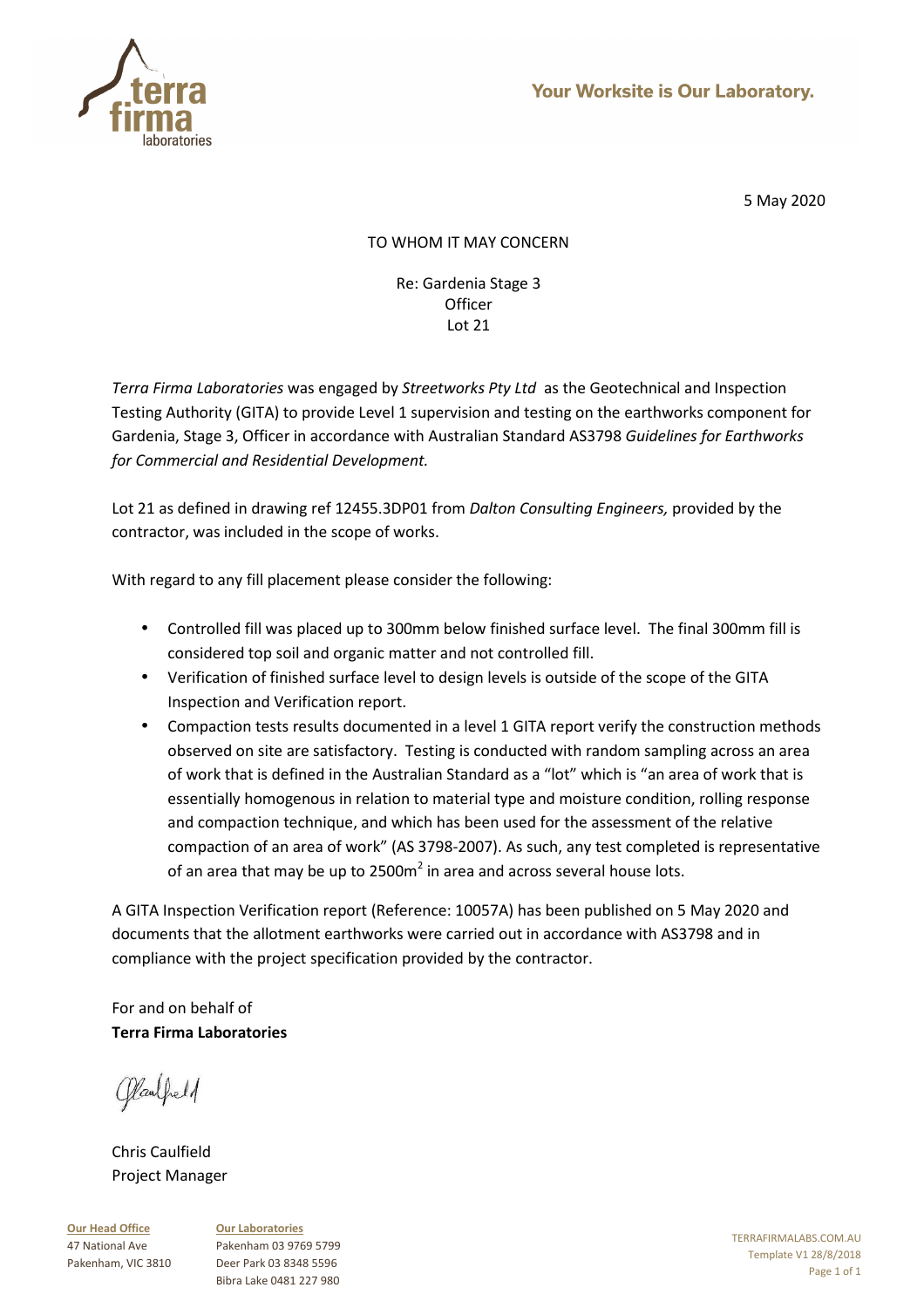

# TO WHOM IT MAY CONCERN

Re: Gardenia Stage 3 **Officer** Lot 22

*Terra Firma Laboratories* was engaged by *Streetworks Pty Ltd* as the Geotechnical and Inspection Testing Authority (GITA) to provide Level 1 supervision and testing on the earthworks component for Gardenia, Stage 3, Officer in accordance with Australian Standard AS3798 *Guidelines for Earthworks for Commercial and Residential Development.* 

Lot 22 as defined in drawing ref 12455.3DP01 from *Dalton Consulting Engineers,* provided by the contractor, was included in the scope of works.

With regard to any fill placement please consider the following:

- Controlled fill was placed up to 300mm below finished surface level. The final 300mm fill is considered top soil and organic matter and not controlled fill.
- Verification of finished surface level to design levels is outside of the scope of the GITA Inspection and Verification report.
- Compaction tests results documented in a level 1 GITA report verify the construction methods observed on site are satisfactory. Testing is conducted with random sampling across an area of work that is defined in the Australian Standard as a "lot" which is "an area of work that is essentially homogenous in relation to material type and moisture condition, rolling response and compaction technique, and which has been used for the assessment of the relative compaction of an area of work" (AS 3798-2007). As such, any test completed is representative of an area that may be up to 2500m<sup>2</sup> in area and across several house lots.

A GITA Inspection Verification report (Reference: 10057A) has been published on 5 May 2020 and documents that the allotment earthworks were carried out in accordance with AS3798 and in compliance with the project specification provided by the contractor.

For and on behalf of **Terra Firma Laboratories** 

Claubeld

Chris Caulfield Project Manager

**Our Head Office** 47 National Ave Pakenham, VIC 3810 **Our Laboratories** Pakenham 03 9769 5799 Deer Park 03 8348 5596 Bibra Lake 0481 227 980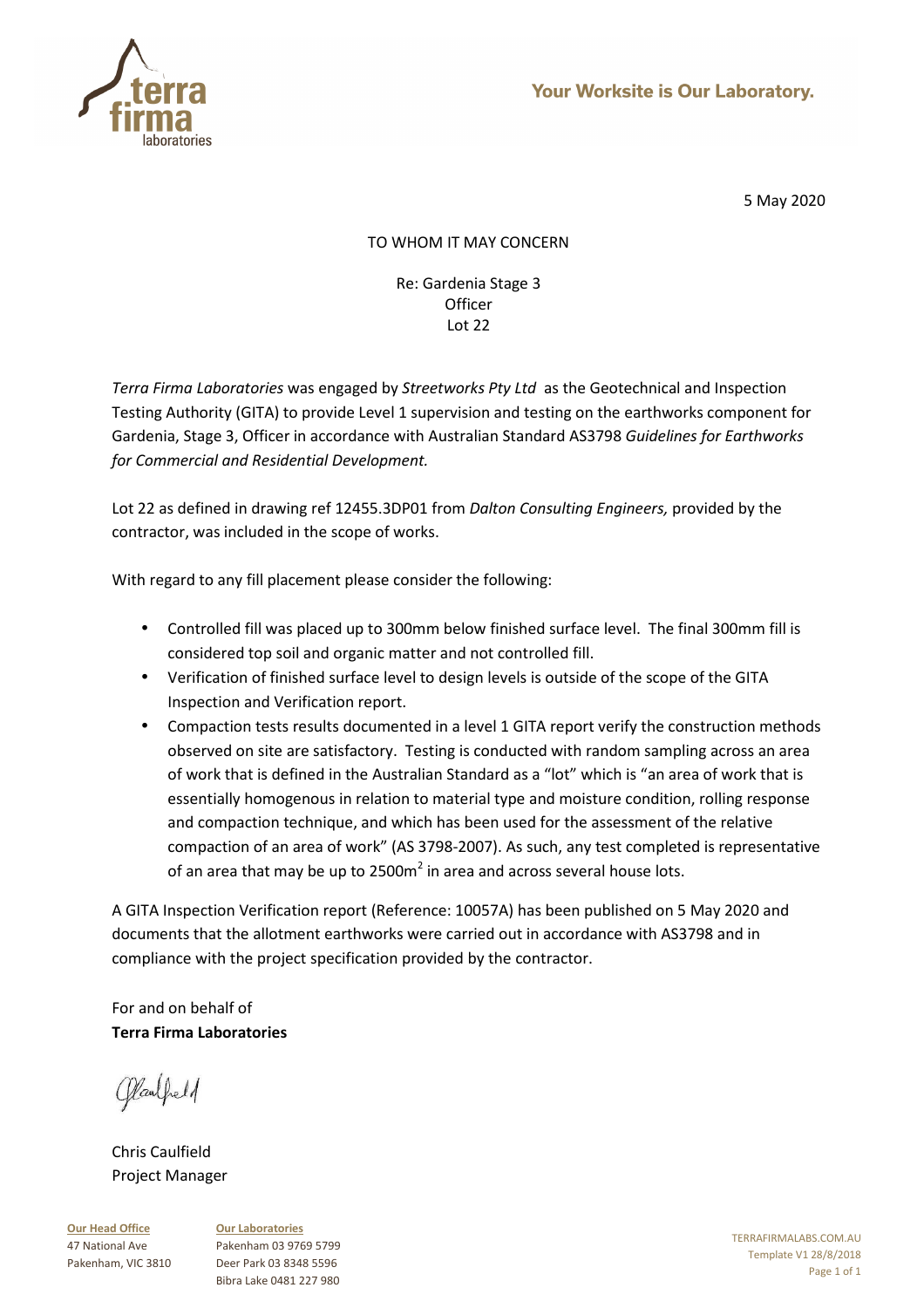

# TO WHOM IT MAY CONCERN

Re: Gardenia Stage 3 **Officer** Lot 23

*Terra Firma Laboratories* was engaged by *Streetworks Pty Ltd* as the Geotechnical and Inspection Testing Authority (GITA) to provide Level 1 supervision and testing on the earthworks component for Gardenia, Stage 3, Officer in accordance with Australian Standard AS3798 *Guidelines for Earthworks for Commercial and Residential Development.* 

Lot 23 as defined in drawing ref 12455.3DP01 from *Dalton Consulting Engineers,* provided by the contractor, was included in the scope of works.

With regard to any fill placement please consider the following:

- Controlled fill was placed up to 300mm below finished surface level. The final 300mm fill is considered top soil and organic matter and not controlled fill.
- Verification of finished surface level to design levels is outside of the scope of the GITA Inspection and Verification report.
- Compaction tests results documented in a level 1 GITA report verify the construction methods observed on site are satisfactory. Testing is conducted with random sampling across an area of work that is defined in the Australian Standard as a "lot" which is "an area of work that is essentially homogenous in relation to material type and moisture condition, rolling response and compaction technique, and which has been used for the assessment of the relative compaction of an area of work" (AS 3798-2007). As such, any test completed is representative of an area that may be up to 2500m<sup>2</sup> in area and across several house lots.

A GITA Inspection Verification report (Reference: 10057A) has been published on 5 May 2020 and documents that the allotment earthworks were carried out in accordance with AS3798 and in compliance with the project specification provided by the contractor.

For and on behalf of **Terra Firma Laboratories** 

Claubeld

Chris Caulfield Project Manager

**Our Head Office** 47 National Ave Pakenham, VIC 3810 **Our Laboratories** Pakenham 03 9769 5799 Deer Park 03 8348 5596 Bibra Lake 0481 227 980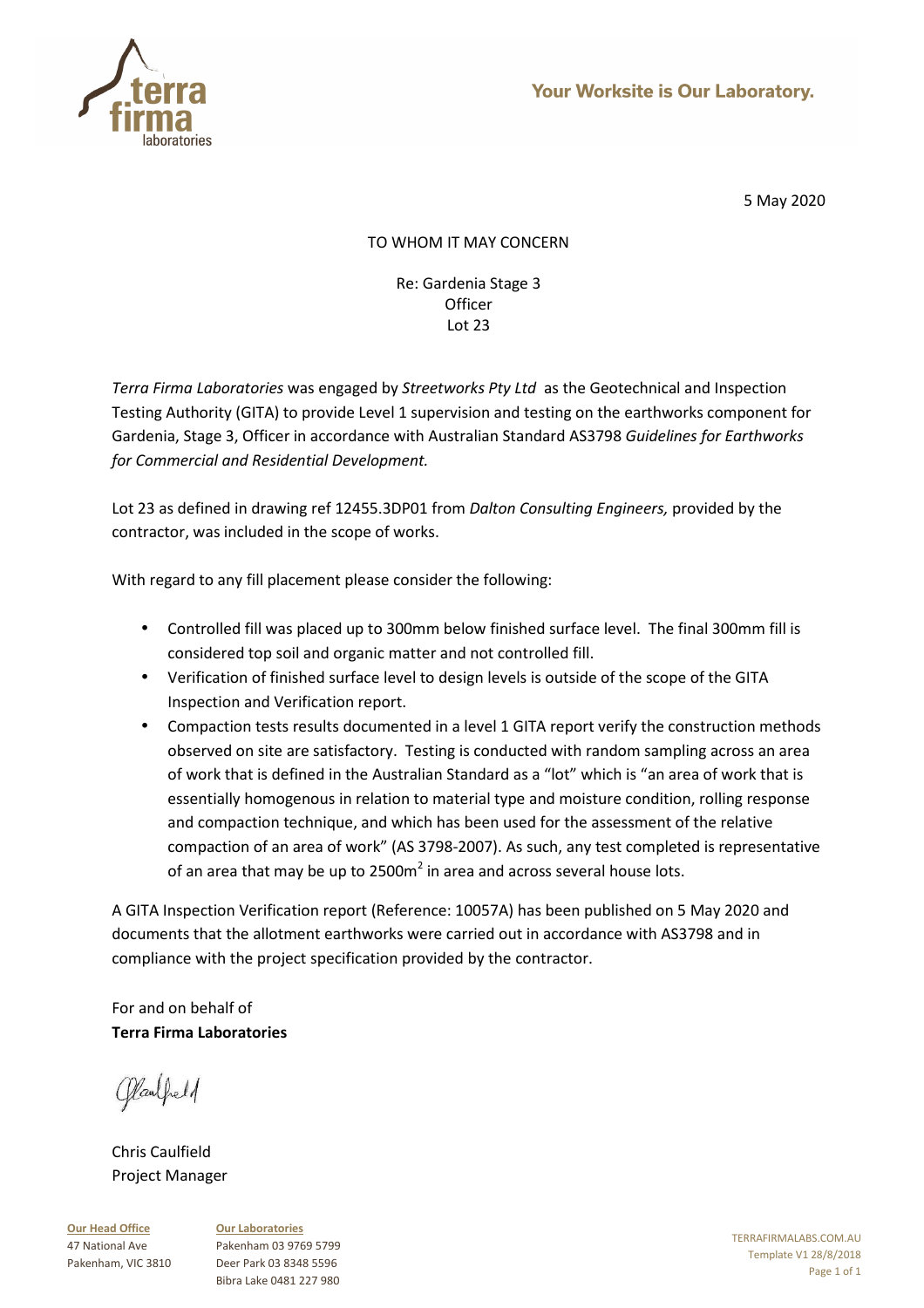

# TO WHOM IT MAY CONCERN

Re: Gardenia Stage 3 **Officer** Lot 24

*Terra Firma Laboratories* was engaged by *Streetworks Pty Ltd* as the Geotechnical and Inspection Testing Authority (GITA) to provide Level 1 supervision and testing on the earthworks component for Gardenia, Stage 3, Officer in accordance with Australian Standard AS3798 *Guidelines for Earthworks for Commercial and Residential Development.* 

Lot 24 as defined in drawing ref 12455.3DP01 from *Dalton Consulting Engineers,* provided by the contractor, was included in the scope of works.

With regard to any fill placement please consider the following:

- Controlled fill was placed up to 300mm below finished surface level. The final 300mm fill is considered top soil and organic matter and not controlled fill.
- Verification of finished surface level to design levels is outside of the scope of the GITA Inspection and Verification report.
- Compaction tests results documented in a level 1 GITA report verify the construction methods observed on site are satisfactory. Testing is conducted with random sampling across an area of work that is defined in the Australian Standard as a "lot" which is "an area of work that is essentially homogenous in relation to material type and moisture condition, rolling response and compaction technique, and which has been used for the assessment of the relative compaction of an area of work" (AS 3798-2007). As such, any test completed is representative of an area that may be up to 2500m<sup>2</sup> in area and across several house lots.

A GITA Inspection Verification report (Reference: 10057A) has been published on 5 May 2020 and documents that the allotment earthworks were carried out in accordance with AS3798 and in compliance with the project specification provided by the contractor.

For and on behalf of **Terra Firma Laboratories** 

Claubeld

Chris Caulfield Project Manager

**Our Head Office** 47 National Ave Pakenham, VIC 3810 **Our Laboratories** Pakenham 03 9769 5799 Deer Park 03 8348 5596 Bibra Lake 0481 227 980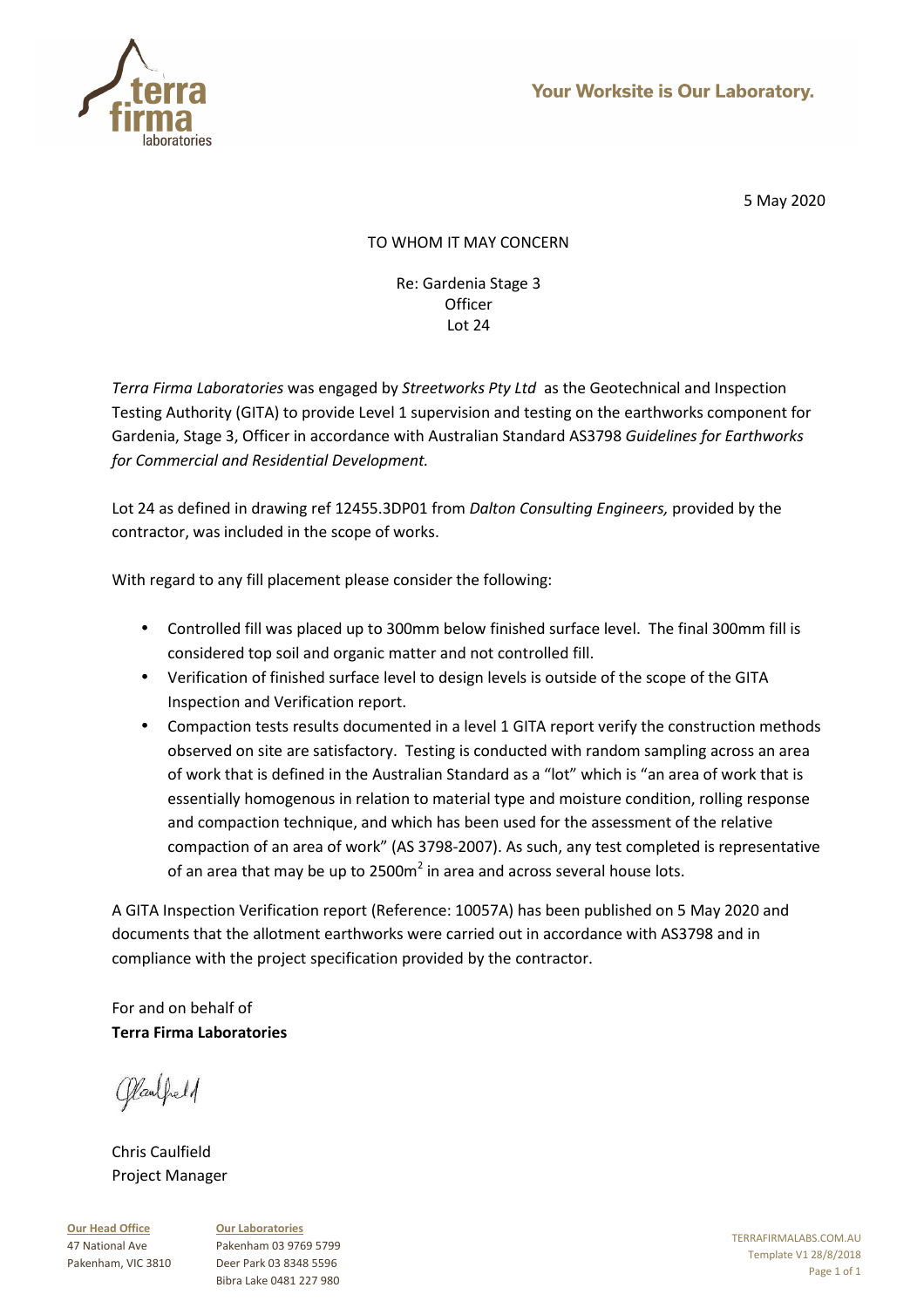

# TO WHOM IT MAY CONCERN

Re: Gardenia Stage 3 **Officer** Lot 25

*Terra Firma Laboratories* was engaged by *Streetworks Pty Ltd* as the Geotechnical and Inspection Testing Authority (GITA) to provide Level 1 supervision and testing on the earthworks component for Gardenia, Stage 3, Officer in accordance with Australian Standard AS3798 *Guidelines for Earthworks for Commercial and Residential Development.* 

Lot 25 as defined in drawing ref 12455.3DP01 from *Dalton Consulting Engineers,* provided by the contractor, was included in the scope of works.

With regard to any fill placement please consider the following:

- Controlled fill was placed up to 300mm below finished surface level. The final 300mm fill is considered top soil and organic matter and not controlled fill.
- Verification of finished surface level to design levels is outside of the scope of the GITA Inspection and Verification report.
- Compaction tests results documented in a level 1 GITA report verify the construction methods observed on site are satisfactory. Testing is conducted with random sampling across an area of work that is defined in the Australian Standard as a "lot" which is "an area of work that is essentially homogenous in relation to material type and moisture condition, rolling response and compaction technique, and which has been used for the assessment of the relative compaction of an area of work" (AS 3798-2007). As such, any test completed is representative of an area that may be up to 2500m<sup>2</sup> in area and across several house lots.

A GITA Inspection Verification report (Reference: 10057A) has been published on 5 May 2020 and documents that the allotment earthworks were carried out in accordance with AS3798 and in compliance with the project specification provided by the contractor.

For and on behalf of **Terra Firma Laboratories** 

Claubeld

Chris Caulfield Project Manager

**Our Head Office** 47 National Ave Pakenham, VIC 3810 **Our Laboratories** Pakenham 03 9769 5799 Deer Park 03 8348 5596 Bibra Lake 0481 227 980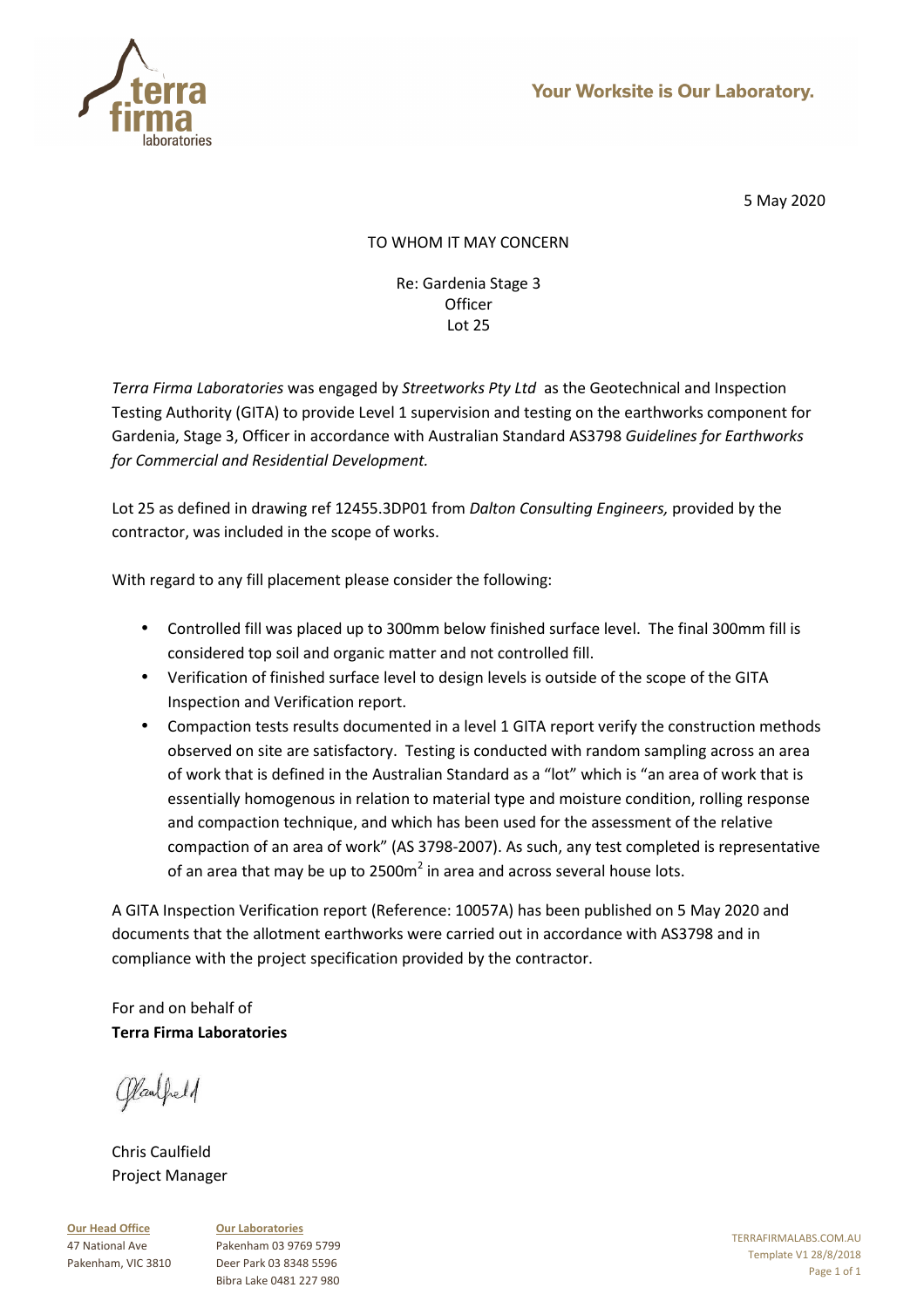

# TO WHOM IT MAY CONCERN

Re: Gardenia Stage 3 **Officer** Lot 26

*Terra Firma Laboratories* was engaged by *Streetworks Pty Ltd* as the Geotechnical and Inspection Testing Authority (GITA) to provide Level 1 supervision and testing on the earthworks component for Gardenia, Stage 3, Officer in accordance with Australian Standard AS3798 *Guidelines for Earthworks for Commercial and Residential Development.* 

Lot 26 as defined in drawing ref 12455.3DP01 from *Dalton Consulting Engineers,* provided by the contractor, was included in the scope of works.

With regard to any fill placement please consider the following:

- Controlled fill was placed up to 300mm below finished surface level. The final 300mm fill is considered top soil and organic matter and not controlled fill.
- Verification of finished surface level to design levels is outside of the scope of the GITA Inspection and Verification report.
- Compaction tests results documented in a level 1 GITA report verify the construction methods observed on site are satisfactory. Testing is conducted with random sampling across an area of work that is defined in the Australian Standard as a "lot" which is "an area of work that is essentially homogenous in relation to material type and moisture condition, rolling response and compaction technique, and which has been used for the assessment of the relative compaction of an area of work" (AS 3798-2007). As such, any test completed is representative of an area that may be up to 2500m<sup>2</sup> in area and across several house lots.

A GITA Inspection Verification report (Reference: 10057A) has been published on 5 May 2020 and documents that the allotment earthworks were carried out in accordance with AS3798 and in compliance with the project specification provided by the contractor.

For and on behalf of **Terra Firma Laboratories** 

Claubeld

Chris Caulfield Project Manager

**Our Head Office** 47 National Ave Pakenham, VIC 3810 **Our Laboratories** Pakenham 03 9769 5799 Deer Park 03 8348 5596 Bibra Lake 0481 227 980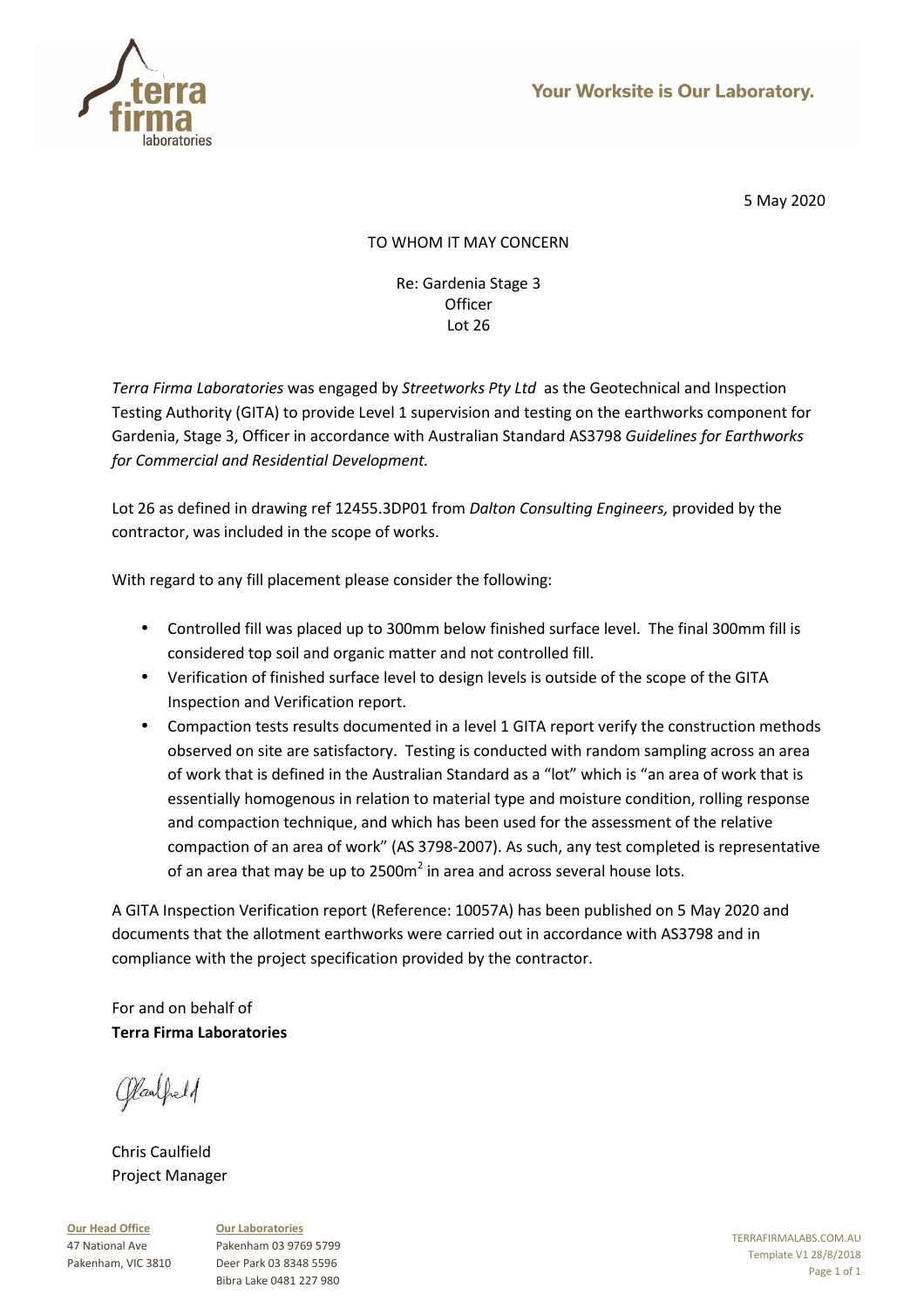

# TO WHOM IT MAY CONCERN

Re: Gardenia Stage 3 **Officer** Lot 27

*Terra Firma Laboratories* was engaged by *Streetworks Pty Ltd* as the Geotechnical and Inspection Testing Authority (GITA) to provide Level 1 supervision and testing on the earthworks component for Gardenia, Stage 3, Officer in accordance with Australian Standard AS3798 *Guidelines for Earthworks for Commercial and Residential Development.* 

Lot 27 as defined in drawing ref 12455.3DP01 from *Dalton Consulting Engineers,* provided by the contractor, was included in the scope of works.

With regard to any fill placement please consider the following:

- Controlled fill was placed up to 300mm below finished surface level. The final 300mm fill is considered top soil and organic matter and not controlled fill.
- Verification of finished surface level to design levels is outside of the scope of the GITA Inspection and Verification report.
- Compaction tests results documented in a level 1 GITA report verify the construction methods observed on site are satisfactory. Testing is conducted with random sampling across an area of work that is defined in the Australian Standard as a "lot" which is "an area of work that is essentially homogenous in relation to material type and moisture condition, rolling response and compaction technique, and which has been used for the assessment of the relative compaction of an area of work" (AS 3798-2007). As such, any test completed is representative of an area that may be up to 2500m<sup>2</sup> in area and across several house lots.

A GITA Inspection Verification report (Reference: 10057A) has been published on 5 May 2020 and documents that the allotment earthworks were carried out in accordance with AS3798 and in compliance with the project specification provided by the contractor.

For and on behalf of **Terra Firma Laboratories** 

Claubeld

Chris Caulfield Project Manager

**Our Head Office** 47 National Ave Pakenham, VIC 3810 **Our Laboratories** Pakenham 03 9769 5799 Deer Park 03 8348 5596 Bibra Lake 0481 227 980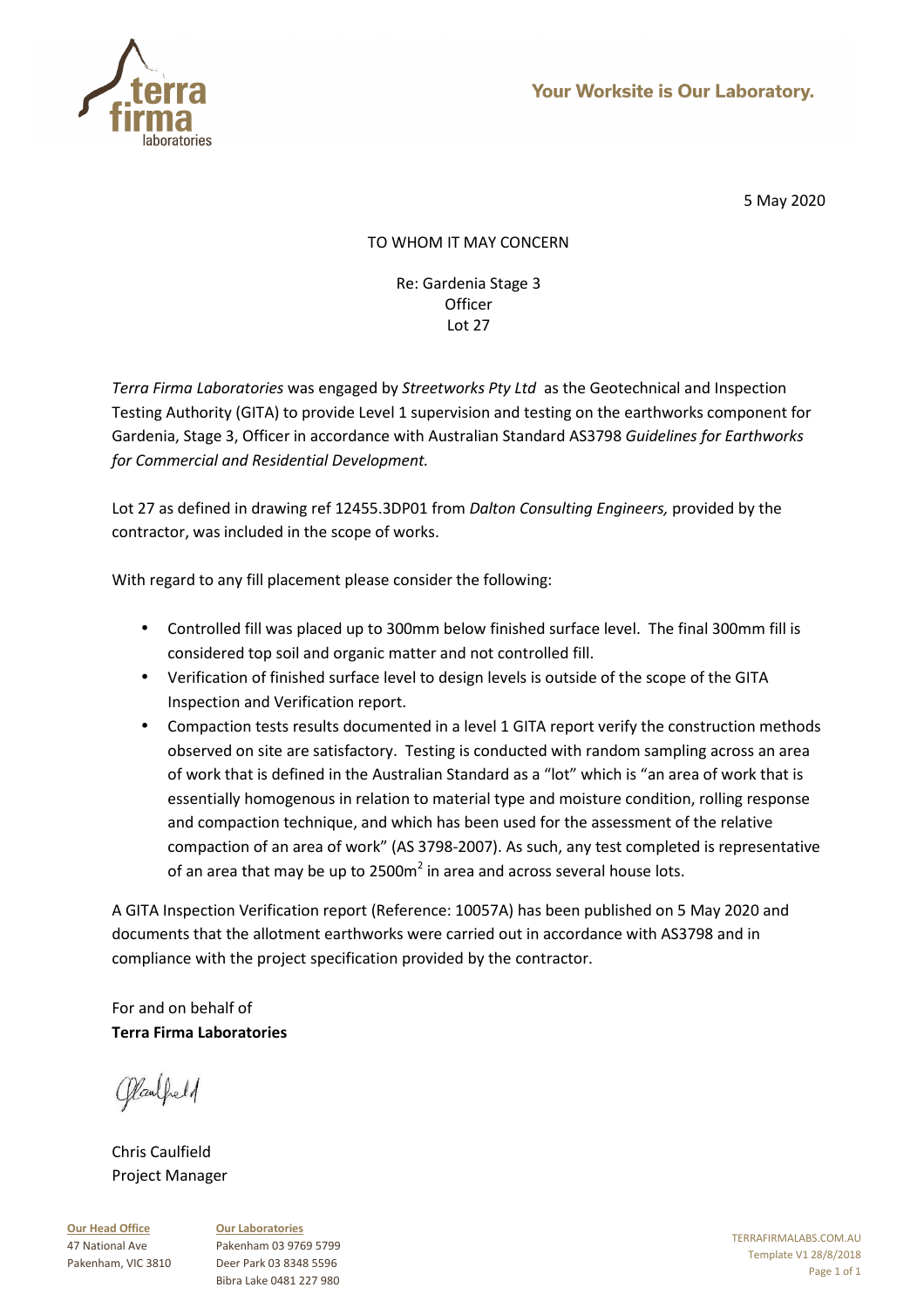

# TO WHOM IT MAY CONCERN

Re: Gardenia Stage 3 **Officer** Lot 28

*Terra Firma Laboratories* was engaged by *Streetworks Pty Ltd* as the Geotechnical and Inspection Testing Authority (GITA) to provide Level 1 supervision and testing on the earthworks component for Gardenia, Stage 3, Officer in accordance with Australian Standard AS3798 *Guidelines for Earthworks for Commercial and Residential Development.* 

Lot 28 as defined in drawing ref 12455.3DP01 from *Dalton Consulting Engineers,* provided by the contractor, was included in the scope of works.

With regard to any fill placement please consider the following:

- Controlled fill was placed up to 300mm below finished surface level. The final 300mm fill is considered top soil and organic matter and not controlled fill.
- Verification of finished surface level to design levels is outside of the scope of the GITA Inspection and Verification report.
- Compaction tests results documented in a level 1 GITA report verify the construction methods observed on site are satisfactory. Testing is conducted with random sampling across an area of work that is defined in the Australian Standard as a "lot" which is "an area of work that is essentially homogenous in relation to material type and moisture condition, rolling response and compaction technique, and which has been used for the assessment of the relative compaction of an area of work" (AS 3798-2007). As such, any test completed is representative of an area that may be up to 2500m<sup>2</sup> in area and across several house lots.

A GITA Inspection Verification report (Reference: 10057A) has been published on 5 May 2020 and documents that the allotment earthworks were carried out in accordance with AS3798 and in compliance with the project specification provided by the contractor.

For and on behalf of **Terra Firma Laboratories** 

Claubeld

Chris Caulfield Project Manager

**Our Head Office** 47 National Ave Pakenham, VIC 3810 **Our Laboratories** Pakenham 03 9769 5799 Deer Park 03 8348 5596 Bibra Lake 0481 227 980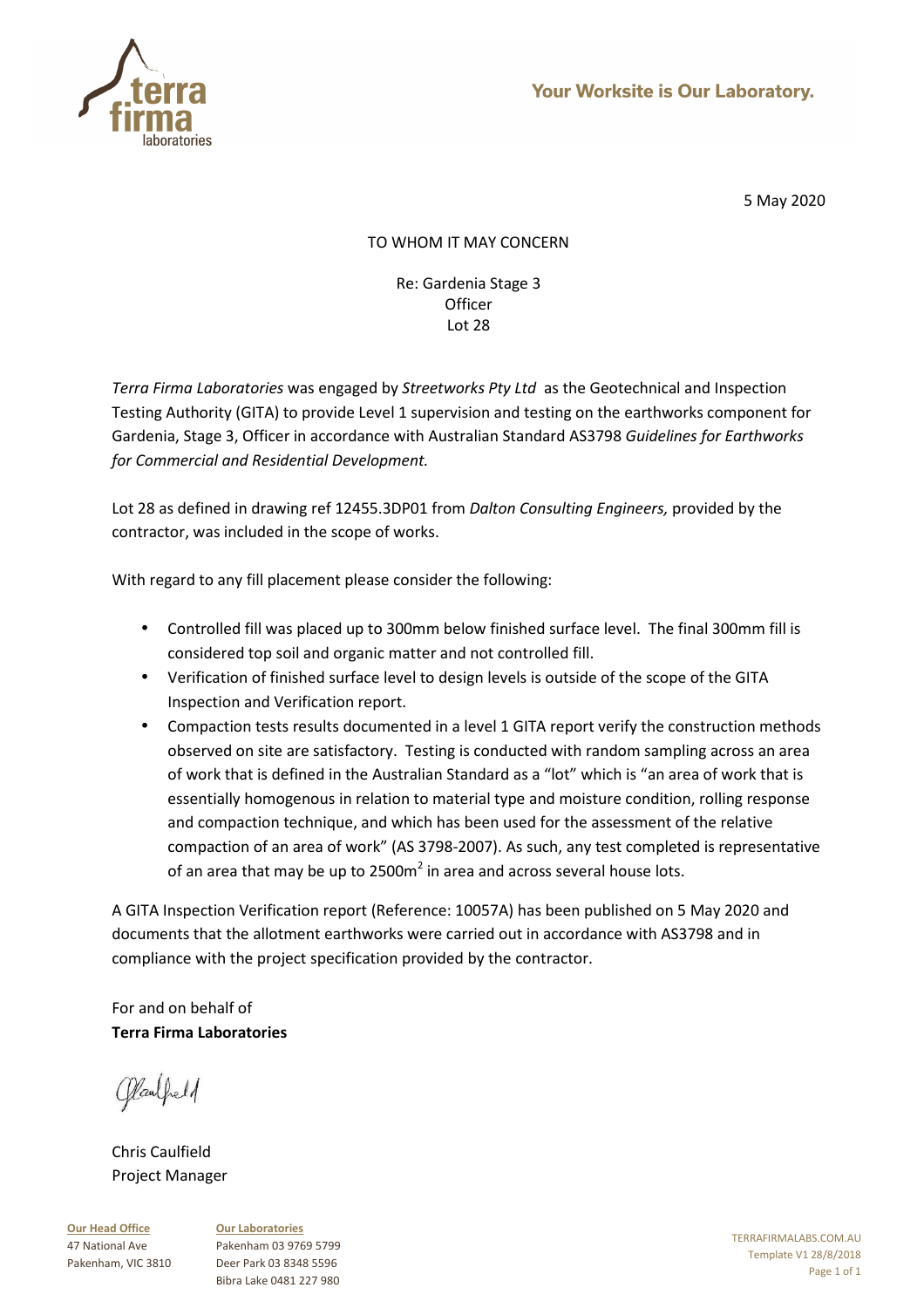

# TO WHOM IT MAY CONCERN

Re: Gardenia Stage 3 **Officer** Lot 29

*Terra Firma Laboratories* was engaged by *Streetworks Pty Ltd* as the Geotechnical and Inspection Testing Authority (GITA) to provide Level 1 supervision and testing on the earthworks component for Gardenia, Stage 3, Officer in accordance with Australian Standard AS3798 *Guidelines for Earthworks for Commercial and Residential Development.* 

Lot 29 as defined in drawing ref 12455.3DP01 from *Dalton Consulting Engineers,* provided by the contractor, was included in the scope of works.

With regard to any fill placement please consider the following:

- Controlled fill was placed up to 300mm below finished surface level. The final 300mm fill is considered top soil and organic matter and not controlled fill.
- Verification of finished surface level to design levels is outside of the scope of the GITA Inspection and Verification report.
- Compaction tests results documented in a level 1 GITA report verify the construction methods observed on site are satisfactory. Testing is conducted with random sampling across an area of work that is defined in the Australian Standard as a "lot" which is "an area of work that is essentially homogenous in relation to material type and moisture condition, rolling response and compaction technique, and which has been used for the assessment of the relative compaction of an area of work" (AS 3798-2007). As such, any test completed is representative of an area that may be up to 2500m<sup>2</sup> in area and across several house lots.

A GITA Inspection Verification report (Reference: 10057A) has been published on 5 May 2020 and documents that the allotment earthworks were carried out in accordance with AS3798 and in compliance with the project specification provided by the contractor.

For and on behalf of **Terra Firma Laboratories** 

Claubeld

Chris Caulfield Project Manager

**Our Head Office** 47 National Ave Pakenham, VIC 3810 **Our Laboratories** Pakenham 03 9769 5799 Deer Park 03 8348 5596 Bibra Lake 0481 227 980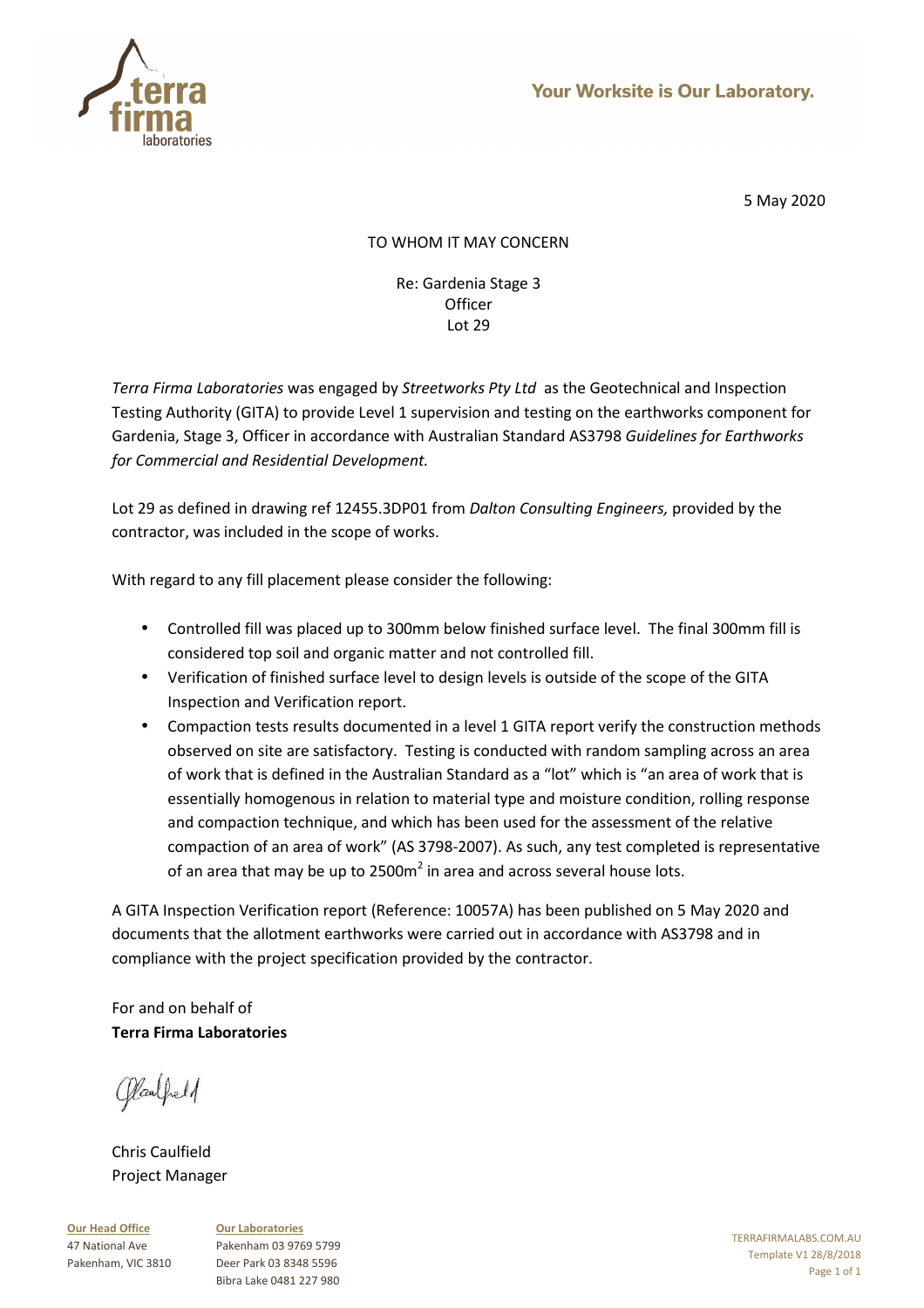

# TO WHOM IT MAY CONCERN

Re: Gardenia Stage 3 **Officer** Lot 30

*Terra Firma Laboratories* was engaged by *Streetworks Pty Ltd* as the Geotechnical and Inspection Testing Authority (GITA) to provide Level 1 supervision and testing on the earthworks component for Gardenia, Stage 3, Officer in accordance with Australian Standard AS3798 *Guidelines for Earthworks for Commercial and Residential Development.* 

Lot 30 as defined in drawing ref 12455.3DP01 from *Dalton Consulting Engineers,* provided by the contractor, was included in the scope of works.

With regard to any fill placement please consider the following:

- Controlled fill was placed up to 300mm below finished surface level. The final 300mm fill is considered top soil and organic matter and not controlled fill.
- Verification of finished surface level to design levels is outside of the scope of the GITA Inspection and Verification report.
- Compaction tests results documented in a level 1 GITA report verify the construction methods observed on site are satisfactory. Testing is conducted with random sampling across an area of work that is defined in the Australian Standard as a "lot" which is "an area of work that is essentially homogenous in relation to material type and moisture condition, rolling response and compaction technique, and which has been used for the assessment of the relative compaction of an area of work" (AS 3798-2007). As such, any test completed is representative of an area that may be up to 2500m<sup>2</sup> in area and across several house lots.

A GITA Inspection Verification report (Reference: 10057A) has been published on 5 May 2020 and documents that the allotment earthworks were carried out in accordance with AS3798 and in compliance with the project specification provided by the contractor.

For and on behalf of **Terra Firma Laboratories** 

Claubeld

Chris Caulfield Project Manager

**Our Head Office** 47 National Ave Pakenham, VIC 3810 **Our Laboratories** Pakenham 03 9769 5799 Deer Park 03 8348 5596 Bibra Lake 0481 227 980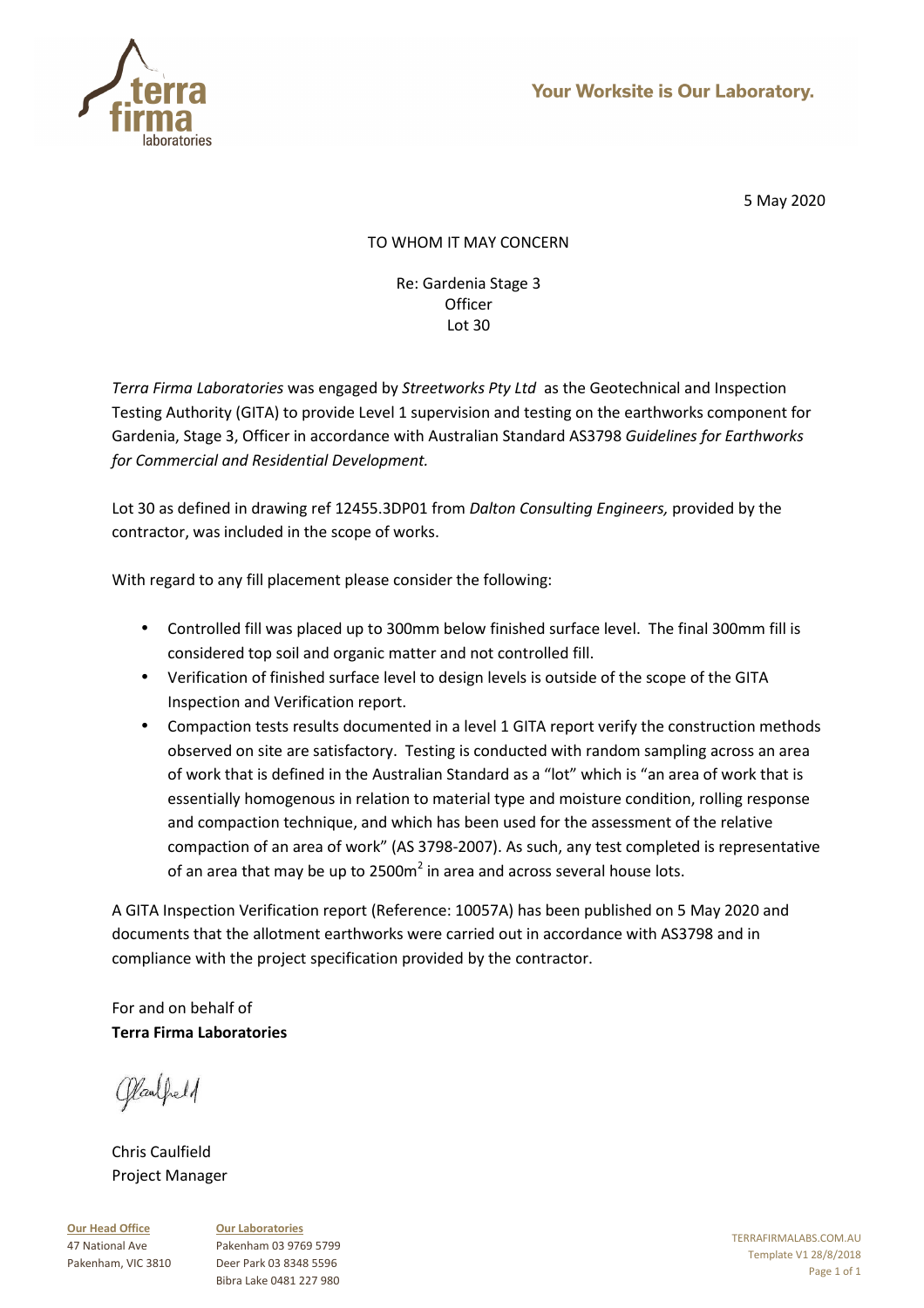

# TO WHOM IT MAY CONCERN

Re: Gardenia Stage 3 **Officer** Lot 31

*Terra Firma Laboratories* was engaged by *Streetworks Pty Ltd* as the Geotechnical and Inspection Testing Authority (GITA) to provide Level 1 supervision and testing on the earthworks component for Gardenia, Stage 3, Officer in accordance with Australian Standard AS3798 *Guidelines for Earthworks for Commercial and Residential Development.* 

Lot 31 as defined in drawing ref 12455.3DP01 from *Dalton Consulting Engineers,* provided by the contractor, was included in the scope of works.

With regard to any fill placement please consider the following:

- Controlled fill was placed up to 300mm below finished surface level. The final 300mm fill is considered top soil and organic matter and not controlled fill.
- Verification of finished surface level to design levels is outside of the scope of the GITA Inspection and Verification report.
- Compaction tests results documented in a level 1 GITA report verify the construction methods observed on site are satisfactory. Testing is conducted with random sampling across an area of work that is defined in the Australian Standard as a "lot" which is "an area of work that is essentially homogenous in relation to material type and moisture condition, rolling response and compaction technique, and which has been used for the assessment of the relative compaction of an area of work" (AS 3798-2007). As such, any test completed is representative of an area that may be up to 2500m<sup>2</sup> in area and across several house lots.

A GITA Inspection Verification report (Reference: 10057A) has been published on 5 May 2020 and documents that the allotment earthworks were carried out in accordance with AS3798 and in compliance with the project specification provided by the contractor.

For and on behalf of **Terra Firma Laboratories** 

Claubeld

Chris Caulfield Project Manager

**Our Head Office** 47 National Ave Pakenham, VIC 3810 **Our Laboratories** Pakenham 03 9769 5799 Deer Park 03 8348 5596 Bibra Lake 0481 227 980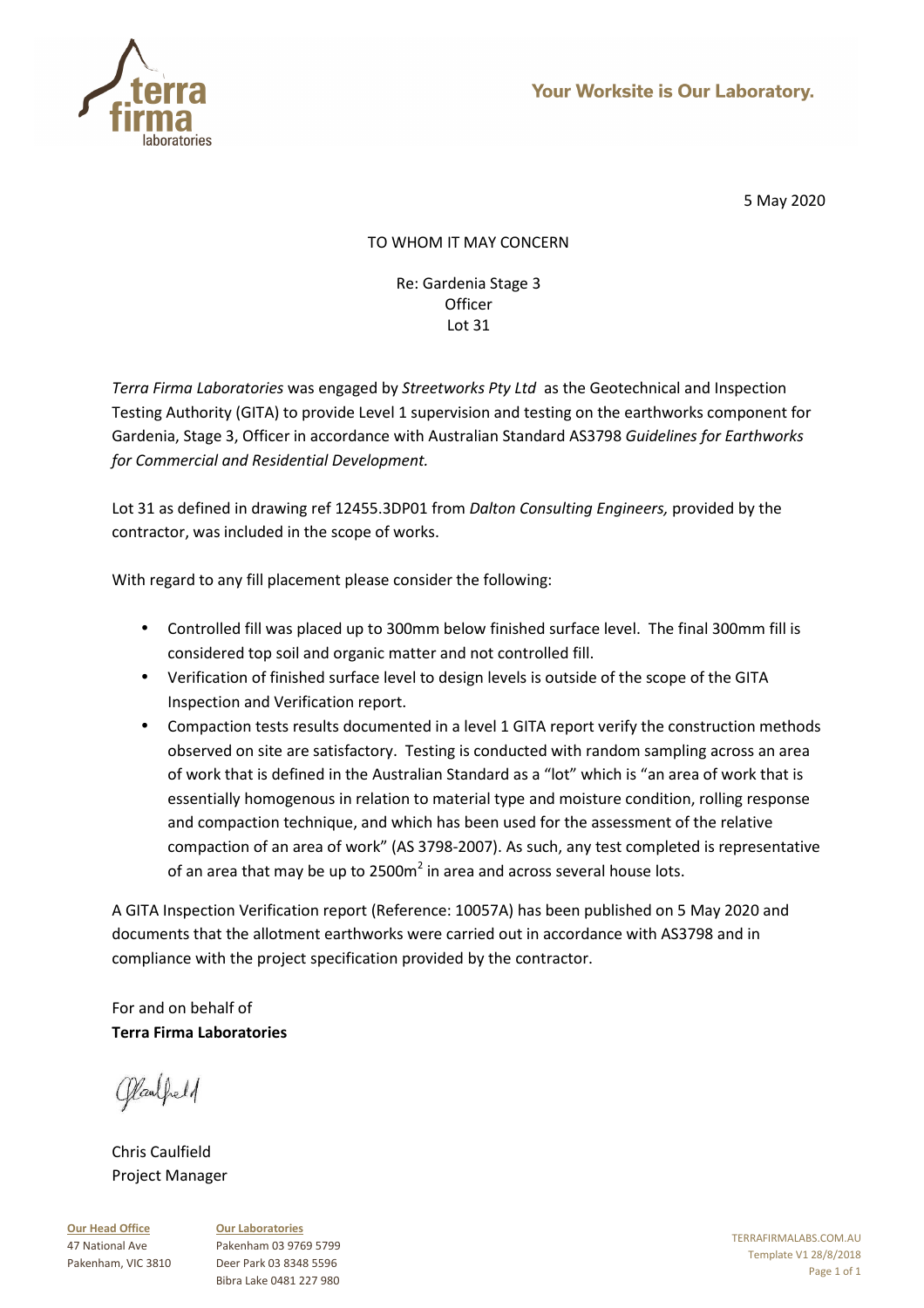

# TO WHOM IT MAY CONCERN

Re: Gardenia Stage 3 **Officer** Lot 32

*Terra Firma Laboratories* was engaged by *Streetworks Pty Ltd* as the Geotechnical and Inspection Testing Authority (GITA) to provide Level 1 supervision and testing on the earthworks component for Gardenia, Stage 3, Officer in accordance with Australian Standard AS3798 *Guidelines for Earthworks for Commercial and Residential Development.* 

Lot 32 as defined in drawing ref 12455.3DP01 from *Dalton Consulting Engineers,* provided by the contractor, was included in the scope of works.

With regard to any fill placement please consider the following:

- Controlled fill was placed up to 300mm below finished surface level. The final 300mm fill is considered top soil and organic matter and not controlled fill.
- Verification of finished surface level to design levels is outside of the scope of the GITA Inspection and Verification report.
- Compaction tests results documented in a level 1 GITA report verify the construction methods observed on site are satisfactory. Testing is conducted with random sampling across an area of work that is defined in the Australian Standard as a "lot" which is "an area of work that is essentially homogenous in relation to material type and moisture condition, rolling response and compaction technique, and which has been used for the assessment of the relative compaction of an area of work" (AS 3798-2007). As such, any test completed is representative of an area that may be up to 2500m<sup>2</sup> in area and across several house lots.

A GITA Inspection Verification report (Reference: 10057A) has been published on 5 May 2020 and documents that the allotment earthworks were carried out in accordance with AS3798 and in compliance with the project specification provided by the contractor.

For and on behalf of **Terra Firma Laboratories** 

Claubeld

Chris Caulfield Project Manager

**Our Head Office** 47 National Ave Pakenham, VIC 3810 **Our Laboratories** Pakenham 03 9769 5799 Deer Park 03 8348 5596 Bibra Lake 0481 227 980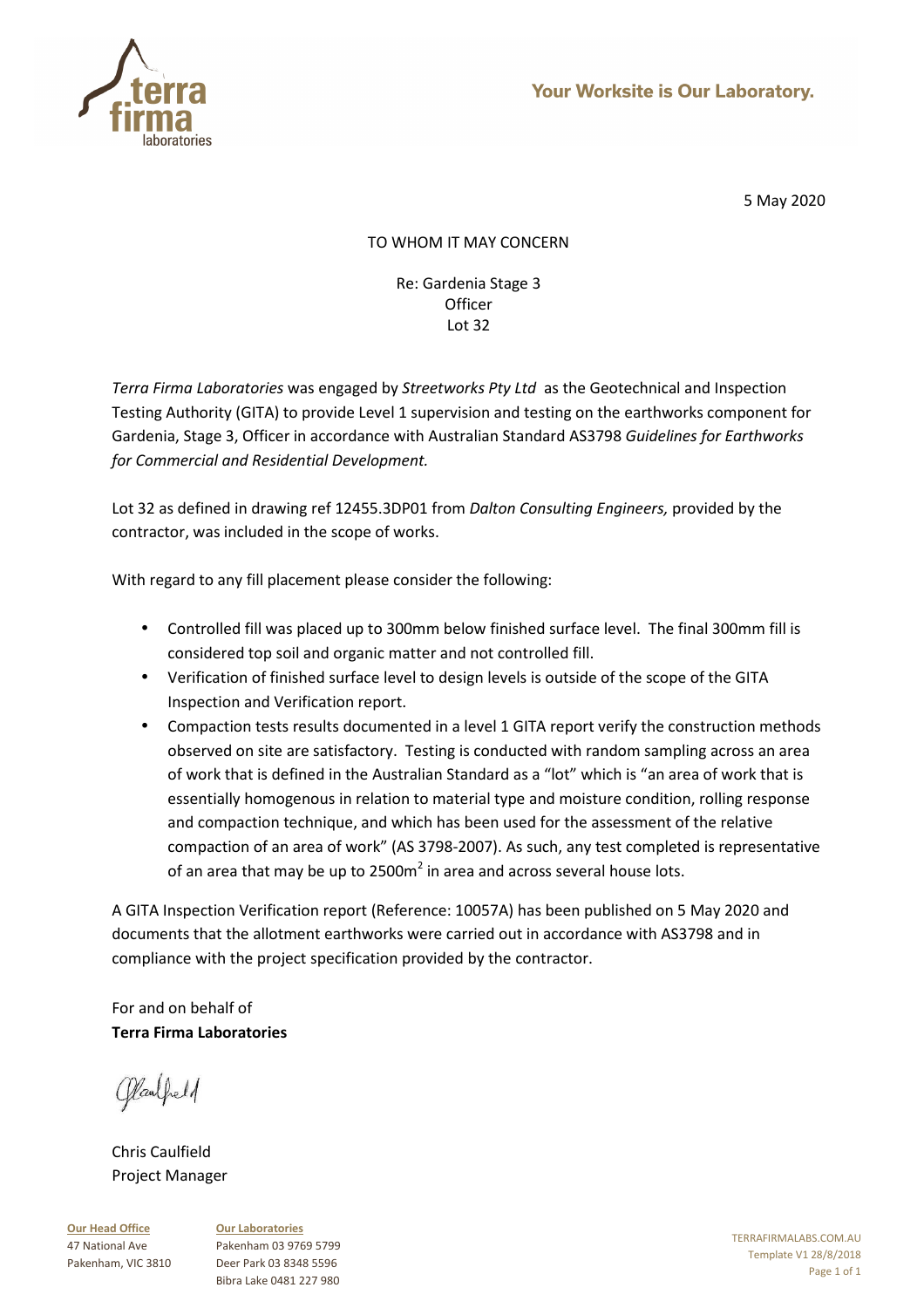

# TO WHOM IT MAY CONCERN

Re: Gardenia Stage 3 **Officer** Lot 33

*Terra Firma Laboratories* was engaged by *Streetworks Pty Ltd* as the Geotechnical and Inspection Testing Authority (GITA) to provide Level 1 supervision and testing on the earthworks component for Gardenia, Stage 3, Officer in accordance with Australian Standard AS3798 *Guidelines for Earthworks for Commercial and Residential Development.* 

Lot 33 as defined in drawing ref 12455.3DP01 from *Dalton Consulting Engineers,* provided by the contractor, was included in the scope of works.

With regard to any fill placement please consider the following:

- Controlled fill was placed up to 300mm below finished surface level. The final 300mm fill is considered top soil and organic matter and not controlled fill.
- Verification of finished surface level to design levels is outside of the scope of the GITA Inspection and Verification report.
- Compaction tests results documented in a level 1 GITA report verify the construction methods observed on site are satisfactory. Testing is conducted with random sampling across an area of work that is defined in the Australian Standard as a "lot" which is "an area of work that is essentially homogenous in relation to material type and moisture condition, rolling response and compaction technique, and which has been used for the assessment of the relative compaction of an area of work" (AS 3798-2007). As such, any test completed is representative of an area that may be up to 2500m<sup>2</sup> in area and across several house lots.

A GITA Inspection Verification report (Reference: 10057A) has been published on 5 May 2020 and documents that the allotment earthworks were carried out in accordance with AS3798 and in compliance with the project specification provided by the contractor.

For and on behalf of **Terra Firma Laboratories** 

Claubeld

Chris Caulfield Project Manager

**Our Head Office** 47 National Ave Pakenham, VIC 3810 **Our Laboratories** Pakenham 03 9769 5799 Deer Park 03 8348 5596 Bibra Lake 0481 227 980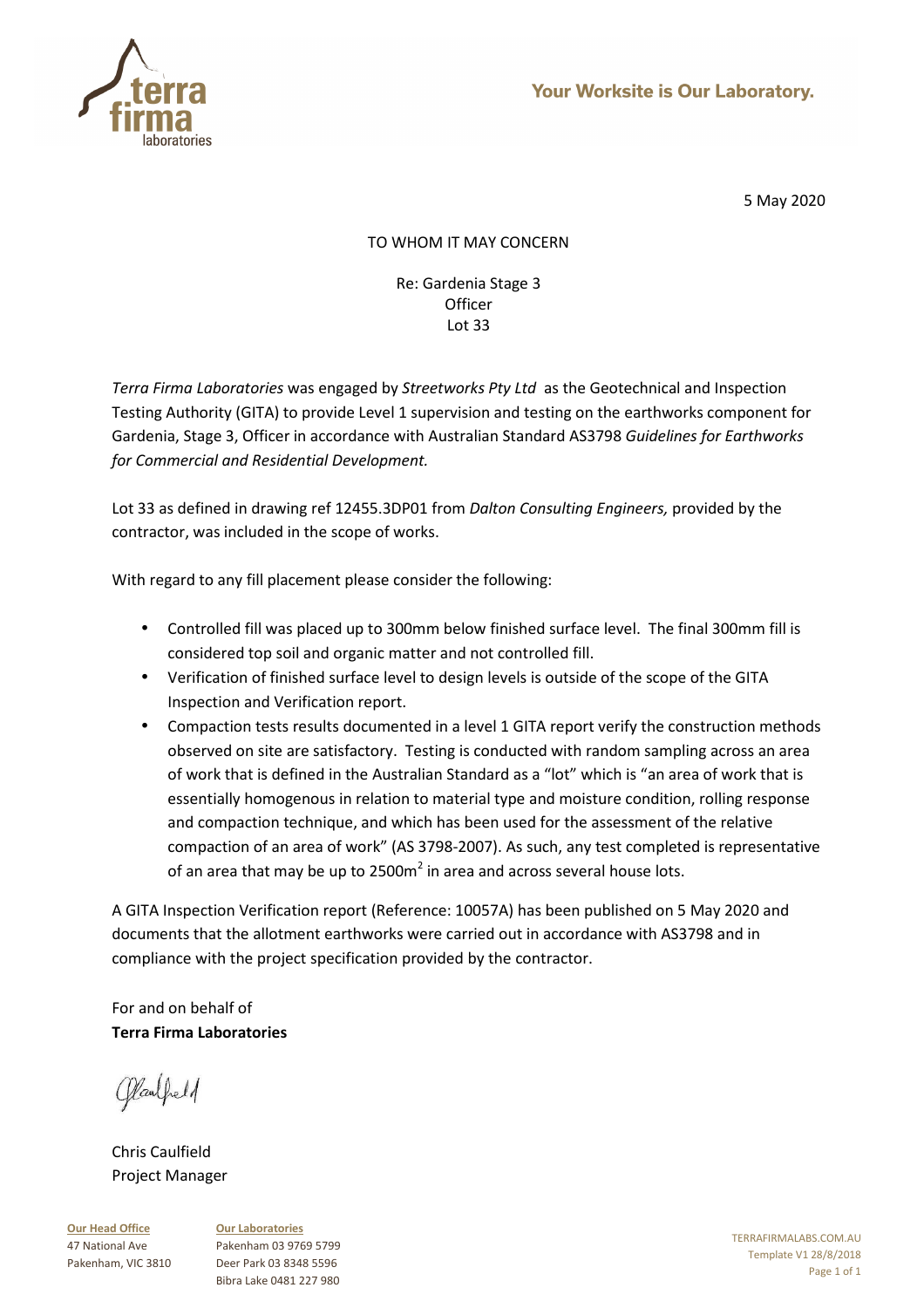

# TO WHOM IT MAY CONCERN

Re: Gardenia Stage 3 **Officer** Lot 34

*Terra Firma Laboratories* was engaged by *Streetworks Pty Ltd* as the Geotechnical and Inspection Testing Authority (GITA) to provide Level 1 supervision and testing on the earthworks component for Gardenia, Stage 3, Officer in accordance with Australian Standard AS3798 *Guidelines for Earthworks for Commercial and Residential Development.* 

Lot 34 as defined in drawing ref 12455.3DP01 from *Dalton Consulting Engineers,* provided by the contractor, was included in the scope of works.

With regard to any fill placement please consider the following:

- Controlled fill was placed up to 300mm below finished surface level. The final 300mm fill is considered top soil and organic matter and not controlled fill.
- Verification of finished surface level to design levels is outside of the scope of the GITA Inspection and Verification report.
- Compaction tests results documented in a level 1 GITA report verify the construction methods observed on site are satisfactory. Testing is conducted with random sampling across an area of work that is defined in the Australian Standard as a "lot" which is "an area of work that is essentially homogenous in relation to material type and moisture condition, rolling response and compaction technique, and which has been used for the assessment of the relative compaction of an area of work" (AS 3798-2007). As such, any test completed is representative of an area that may be up to 2500m<sup>2</sup> in area and across several house lots.

A GITA Inspection Verification report (Reference: 10057A) has been published on 5 May 2020 and documents that the allotment earthworks were carried out in accordance with AS3798 and in compliance with the project specification provided by the contractor.

For and on behalf of **Terra Firma Laboratories** 

Claubeld

Chris Caulfield Project Manager

**Our Head Office** 47 National Ave Pakenham, VIC 3810 **Our Laboratories** Pakenham 03 9769 5799 Deer Park 03 8348 5596 Bibra Lake 0481 227 980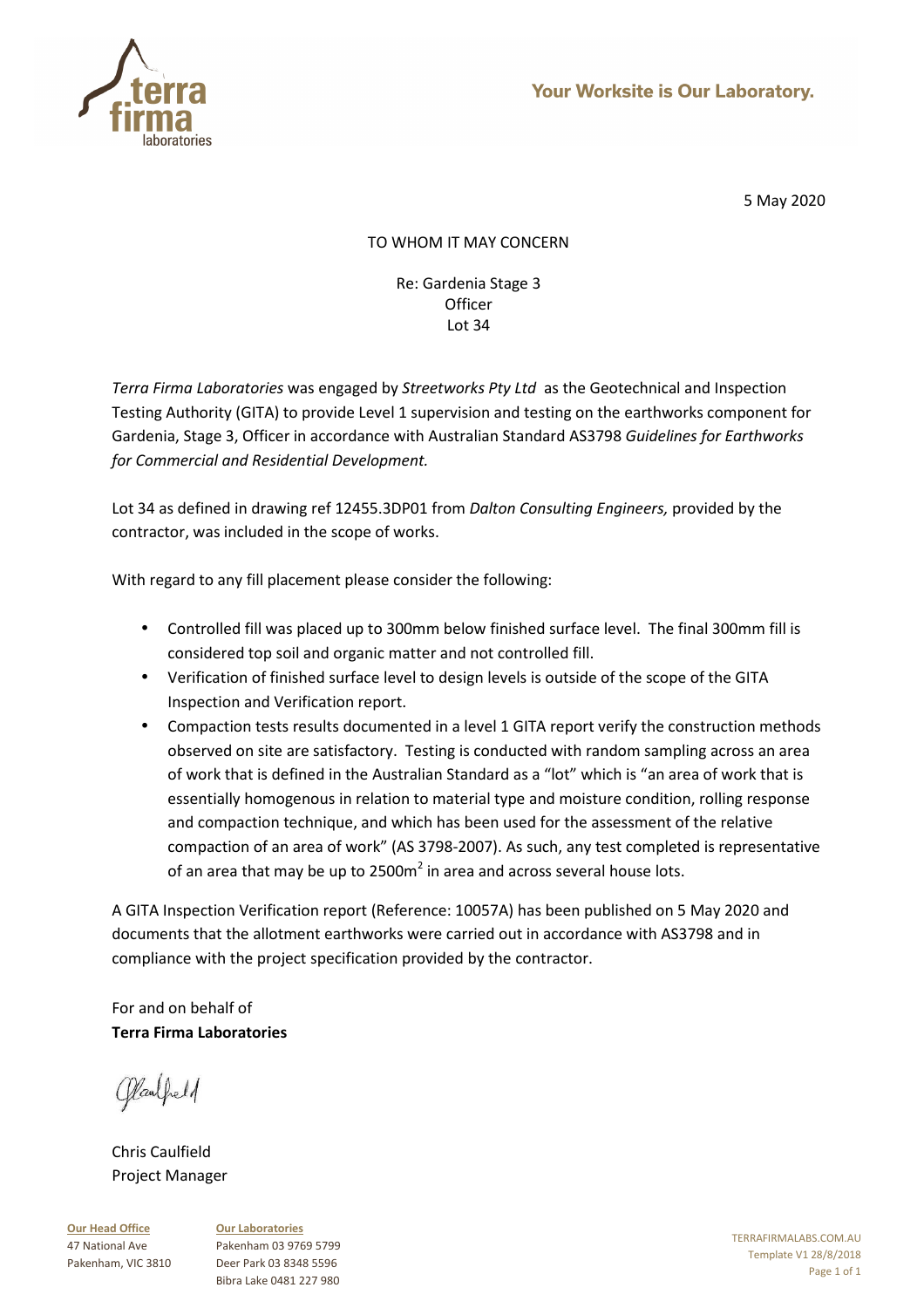

# TO WHOM IT MAY CONCERN

Re: Gardenia Stage 3 **Officer** Lot 35

*Terra Firma Laboratories* was engaged by *Streetworks Pty Ltd* as the Geotechnical and Inspection Testing Authority (GITA) to provide Level 1 supervision and testing on the earthworks component for Gardenia, Stage 3, Officer in accordance with Australian Standard AS3798 *Guidelines for Earthworks for Commercial and Residential Development.* 

Lot 35 as defined in drawing ref 12455.3DP01 from *Dalton Consulting Engineers,* provided by the contractor, was included in the scope of works.

With regard to any fill placement please consider the following:

- Controlled fill was placed up to 300mm below finished surface level. The final 300mm fill is considered top soil and organic matter and not controlled fill.
- Verification of finished surface level to design levels is outside of the scope of the GITA Inspection and Verification report.
- Compaction tests results documented in a level 1 GITA report verify the construction methods observed on site are satisfactory. Testing is conducted with random sampling across an area of work that is defined in the Australian Standard as a "lot" which is "an area of work that is essentially homogenous in relation to material type and moisture condition, rolling response and compaction technique, and which has been used for the assessment of the relative compaction of an area of work" (AS 3798-2007). As such, any test completed is representative of an area that may be up to 2500m<sup>2</sup> in area and across several house lots.

A GITA Inspection Verification report (Reference: 10057A) has been published on 5 May 2020 and documents that the allotment earthworks were carried out in accordance with AS3798 and in compliance with the project specification provided by the contractor.

For and on behalf of **Terra Firma Laboratories** 

Claubeld

Chris Caulfield Project Manager

**Our Head Office** 47 National Ave Pakenham, VIC 3810 **Our Laboratories** Pakenham 03 9769 5799 Deer Park 03 8348 5596 Bibra Lake 0481 227 980